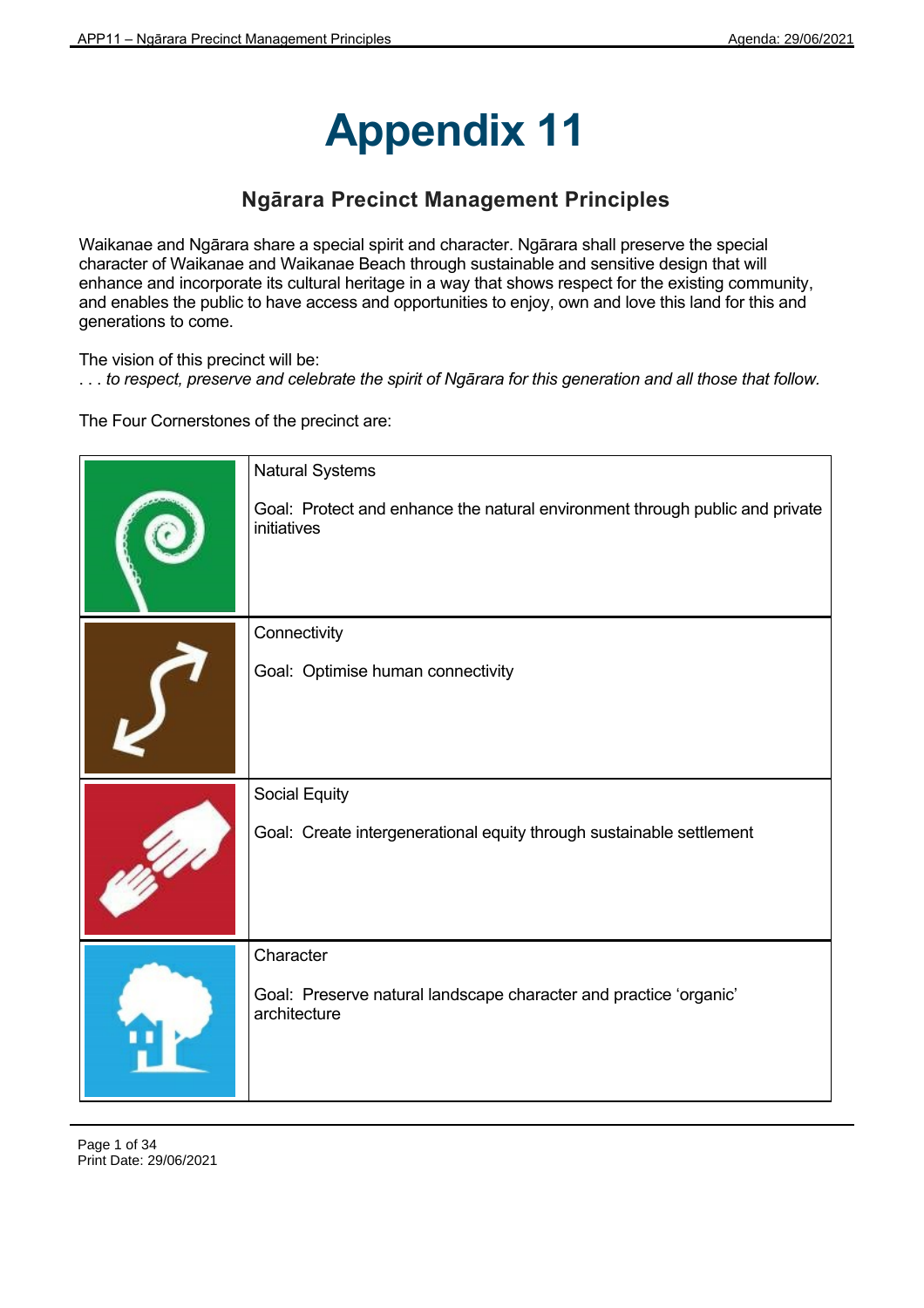The Seven Management Principles are:

- 1. Create Compact Development Footprints
- 2. Connect Open Spaces
- 3. Protect Natural Edges
- 4. Reinforce Street Patterns
- 5. Develop Appropriate Built Forms
- 6. Manage Conservation and Open Spaces
- 7. Social Equity Management Principles

Ngārara will provide a variety of residential development clusters which are to be well integrated into a mixed-use rural, conservation and forest setting. The fundamental design approach underpinning Ngārara has been driven by the objective of retaining the distinctive character of the site by the careful integration of built form with its rural coastal setting.

# **Development Principles:**

- provision of an "Urban Edge"
- landform dictates urban form
- roads and access ways provide linkages (connectivity)
- $\bullet$  development = low impact design e.g. roads, stormwater treatment
- environmental enhancement of waterways, wetlands and natural areas
- development of blue, green corridors (waterways, native bush areas)
- integration and protection of areas of cultural and environmental significance
- walkable communities with generous provision of walking, cycling, horse riding trails
- urban design/built form reflects local character with mix of density and housing types
- area contributes to wider community (e.g. provision of school's, community facilities and social equity)
- Protection of the existing transmission corridor.

| 1. CREATE COMPACT DEVELOPMENT FOOTPRINTS                                                                                                                                                     |  |                                                                                                                                                                                        |                                                                                                                                            |
|----------------------------------------------------------------------------------------------------------------------------------------------------------------------------------------------|--|----------------------------------------------------------------------------------------------------------------------------------------------------------------------------------------|--------------------------------------------------------------------------------------------------------------------------------------------|
| <b>Management Vision</b>                                                                                                                                                                     |  | <b>Key Management Issue</b>                                                                                                                                                            | <b>Key Management Principles</b>                                                                                                           |
| The Kapiti Coast is a balance<br>between urban settlements and<br>natural and rural areas.<br>Transition areas, for instance<br>between development and<br>productive rural lands, or native |  | Many coastal neighbourhoods<br>encroach in an ad hoc way on<br>surrounding foreshore, rural<br>land and bushland without any<br>clearly designated boundaries.<br>This has a number of | The alignment of boundaries and<br>arrangement of Neighbourhood<br>footprints within the overall<br>Ngārara Neighbourhood shall<br>aim to: |
| bush, is extremely important in<br>maintaining existing ecologies,<br>limiting urban sprawl, and in<br>maintaining open space between                                                        |  | detrimental effects, including:<br>The potential for continuous<br>$\bullet$<br>ribbon development along the                                                                           | Determine the location of new<br>neighbourhoods and resolve<br>how they relate to the open<br>space network through a sieve                |

coast, rural areas and encroachment within

mapping exercise

 $\bullet$  Maintain existing ecosystems

settlements.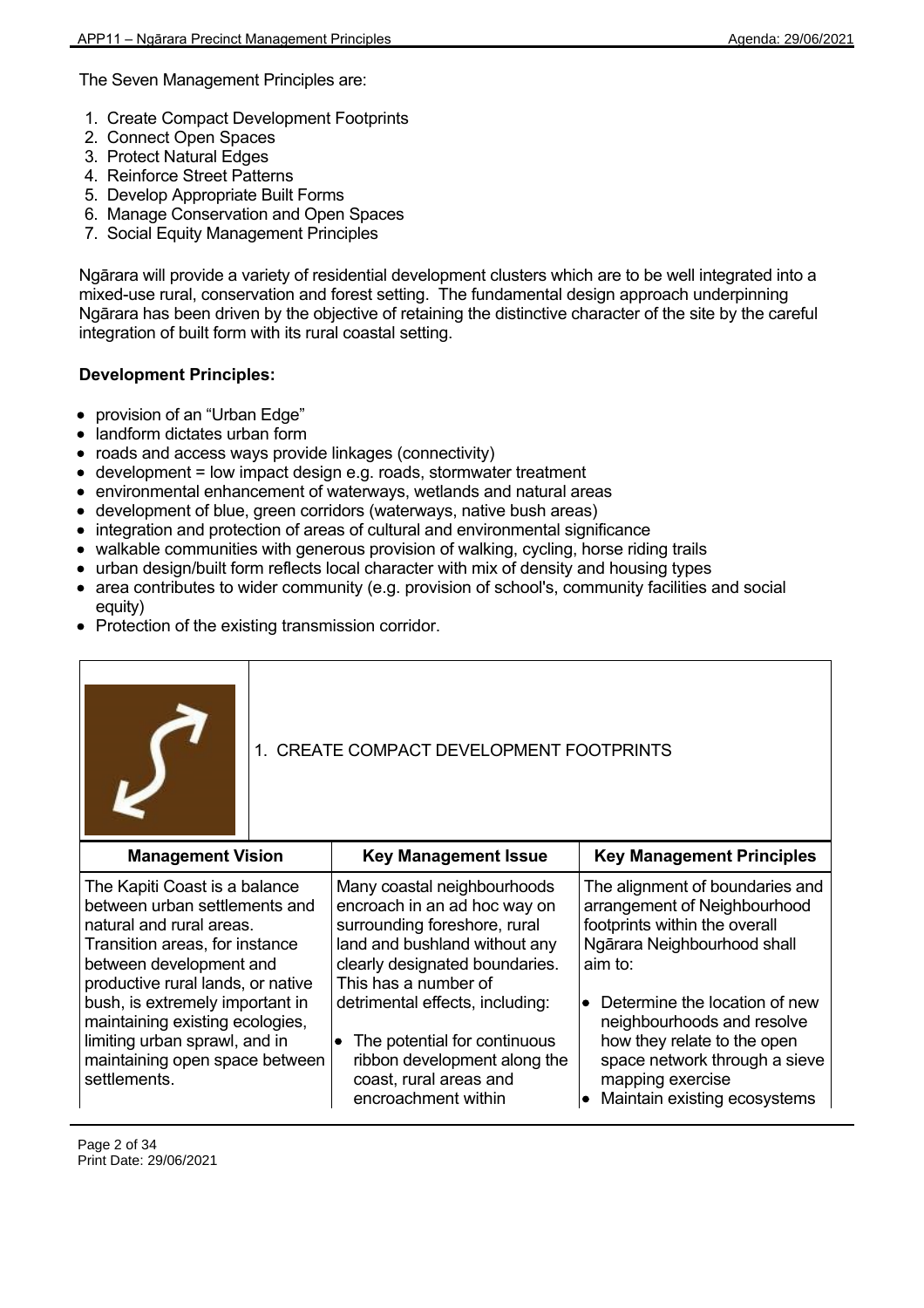| sensitive ecological habitats<br>(bush and wetland)<br>Spread of invasive weeds<br>$\bullet$<br>within natural ecosystems<br>Loss of natural settings and<br>$\bullet$<br>local character<br>Inefficiencies in the use of<br>$\bullet$<br>existing services,<br>infrastructure and town<br>centres<br>Negative competition between<br>$\bullet$<br>new and existing centres<br>Increased reliance on private<br>$\bullet$<br>motor vehicles for<br>transportation<br>Reduction in productive rural<br>$\bullet$<br>land<br>Potential visual impact<br>$\bullet$<br>created by location of<br>buildings on prominent dunes<br>Lack of access to high quality<br>$\bullet$<br>public spaces to offset higher<br>density neighbourhoods.<br>Potential negative impacts of<br>٠<br>dune modification on dune<br>ecology and landscape<br>values.<br>Sensitive interface between<br>٠<br>wetland & property | and native bush with high<br>ecological/ landscape value<br>• Provide separation between<br>settlements via open space<br>rural lands and wetlands<br>Maintain visual amenity values<br>$\bullet$<br>Maximise the use of existing<br>services and infrastructure<br>Revitalize existing urban<br>٠<br>centres by concentrating new<br>development to support them<br>Minimise potential modification<br>$\bullet$<br>of dune landform. |
|--------------------------------------------------------------------------------------------------------------------------------------------------------------------------------------------------------------------------------------------------------------------------------------------------------------------------------------------------------------------------------------------------------------------------------------------------------------------------------------------------------------------------------------------------------------------------------------------------------------------------------------------------------------------------------------------------------------------------------------------------------------------------------------------------------------------------------------------------------------------------------------------------------|----------------------------------------------------------------------------------------------------------------------------------------------------------------------------------------------------------------------------------------------------------------------------------------------------------------------------------------------------------------------------------------------------------------------------------------|
|--------------------------------------------------------------------------------------------------------------------------------------------------------------------------------------------------------------------------------------------------------------------------------------------------------------------------------------------------------------------------------------------------------------------------------------------------------------------------------------------------------------------------------------------------------------------------------------------------------------------------------------------------------------------------------------------------------------------------------------------------------------------------------------------------------------------------------------------------------------------------------------------------------|----------------------------------------------------------------------------------------------------------------------------------------------------------------------------------------------------------------------------------------------------------------------------------------------------------------------------------------------------------------------------------------------------------------------------------------|

To meet the principles outlined above, the approach to development within Ngārara is:

- a. to limit development in more environmentally (ecologically and visually) sensitive areas
- b. to intensify development in more suitable areas through the creation of compact settlement footprints and
- c. to provide efficient infrastructure systems

# **a. Limited Development**

- In Ngārara Precinct, development shall consist of eco-hamlets that do not compromise the natural environment and do not detract from or substantially change the existing landscape character.
- As a result, small-scale residential areas shall be constrained in their form and design. As a minimum this would result in reinforcing the existing character whilst protecting ecological and productive land values by defining the street pattern and character; bulk, scale and height of buildings, extent and location of private open spaces, car parking configurations, setbacks from the street and from side and rear boundaries, landscaping, materials and detailing of buildings.

# **b. Settlement Expansion**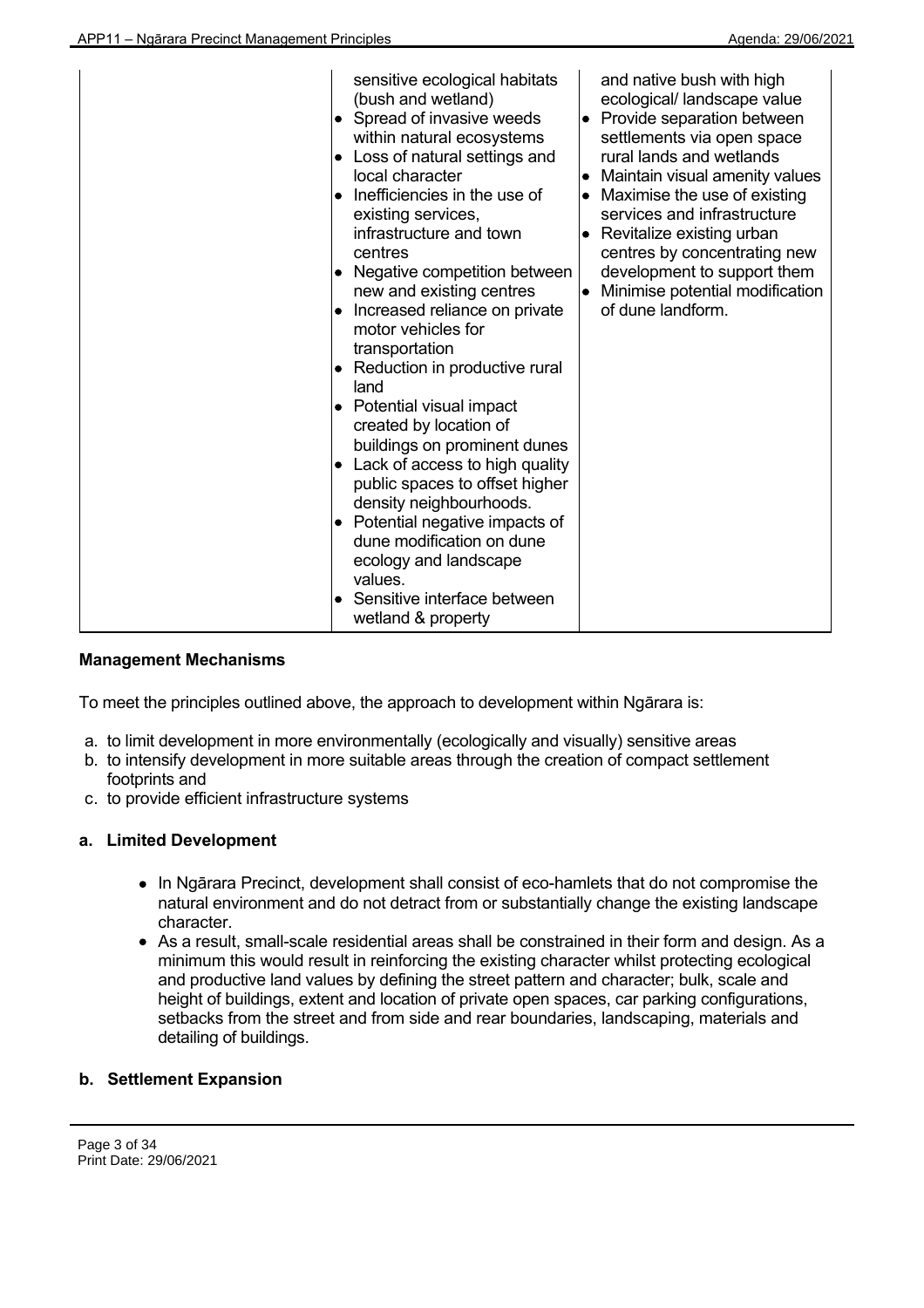- The Ngārara development adjoins land that has been identified in the Kapiti Coast 1999 operative District Plan as having potential for urban development. There needs to be the ability to absorb demand for growth within the wider Waikanae area while enhancing the character of the existing settlement.
- Eco-hamlets within Ngārara Precinct shall be sited only on land that can respond to and reinforce Waikanae's existing local development patterns and natural characteristics.
- Eco-hamlets shall be controlled by developing a strategy for built form which identifies appropriate patterns of subdivision, scale, footprint and building heights.
- Eco-hamlets shall have a high degree of connectivity with the Ngārara zone.
- Walking and cycling distances to places of importance within the settlement shall be provided on suitable signage.
- New local centres shall be within the catchment of residential areas in order to reduce car dependency and energy use.

# **c. Efficient infrastructure Provision**

• Infrastructure provision is an important consideration in the creation of compact settlement footprints within the Ngārara development. The mechanisms below are applicable to all neighbourhood areas.

# **C1: Common Utilities**

- The reduction of tree planting space within street reserves to make way for servicing, street widening requirements or future servicing upgrades should be avoided wherever possible
- Street Reserves shall be designed for all infrastructure contingencies including expected long term needs. Materials used in all utilities shall be durable, low maintenance and cost effective.

# **C2: Sewer, water and energy Supply**

- The goal within the Ngārara Precinct is to provide a year long, plentiful, high quality supply of (water, energy and communications) and servicing systems (sewer) that minimizes the impact on existing local services.
- All sewage disposal within the Ngārara precinct shall be via an on site system unless specifically authorised.
- Drinking water will not be supplied via the public reticulation unless specifically authorised. Typically rain water tanks should be a minimum of 10,000 litres.
- Private groundwater bores shall not be permitted in the Ngārara Zone.
- All neighbourhoods shall have water supply points for firefighting purposes in accordance with the New Zealand Building Codes.
- A high standard of insulation is required on all dwellings including glazing standards.
- Energy Supply within the Eco-Hamlets shall be designed to focus on promote the use of renewable energy systems that make use of renewable energy sources.
- Solar Hot water units shall be promoted for water heating use within residential units, in combination with traditional electricity infrastructure, and installation of high efficiency electrical appliances.

# **C3: Sustainable stormwater management**

- All developments within Ngārara Precinct shall provide for a low impact design approach to the management of both stormwater quantity and quality
- All stormwater drainage systems shall be suited to the hydrological, hydro-geological,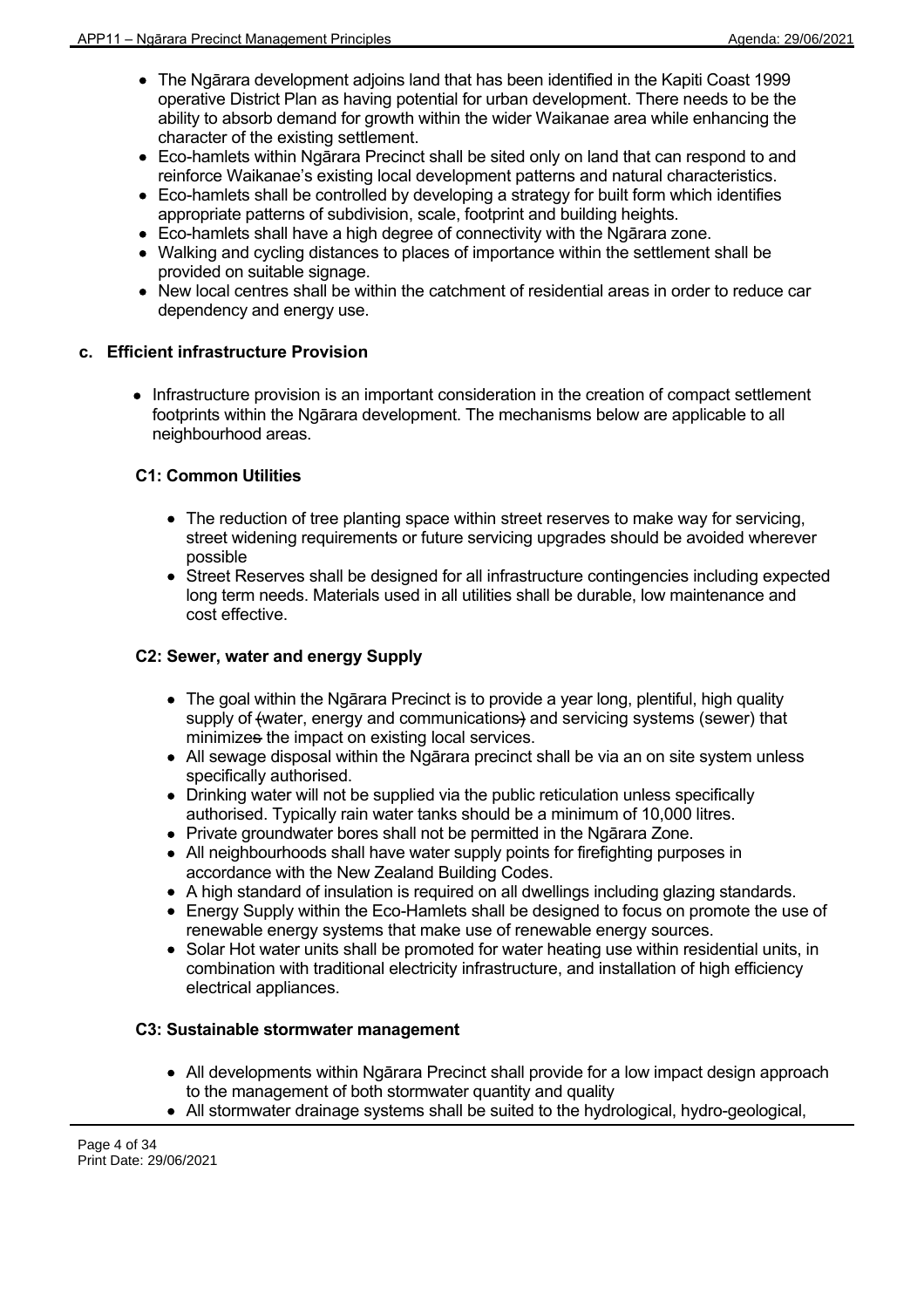soils, hydraulic and residential parameter data and design methods.

- Methods of implementation include the efficient design of street carriageways and public open spaces; use of on-site permeable surfaces; regeneration of adjacent streams; and a combination of under-drained soak pits and swales within developed areas.
- All drainage systems shall endeavour to utilise natural permeable methods of filtration in an effort to preserve as far as possible the natural water cycle
- Drainage design shall minimise any potential for erosion and negative impacts on downstream water quality. Natural drainage courses shall be protected and existing drainage patterns maintained wherever feasible.
- Materials used in the systems shall be durable, low maintenance and cost effective. Whole life costs of the proposed drainage systems shall be undertaken to compare to traditional cost structures.
- Stormwater management systems shall utilise public open space where possible for infiltration of runoff in a manner that does not detract from its principal function. Largely these areas shall have a role as dry storage ponds for rare rainfall events that exceed the primary drainage systems.
- All stormwater solutions shall provide for the predicted impacts of climate change.
- All drainage systems shall adopt a soft engineering approach and blend into the natural setting so as to appear as extensions of existing natural land forms. All visible drainage structures shall be built of, or faced with, an approved material in a naturalised manner.

# **C4: Waste Management**

- Construction shall be planned to minimise generation of on-site waste.
- A re-use and recycling management plan shall be implemented for each eco-hamlet to ensure materials are re-used, repaired or recycled; and to prevent recyclables and reusables from going into land-fill.
- On site waste mitigation shall be practised.
- Eco-materials shall be selected and used within the Ngārara Precinct. This includes consideration of the following: support local businesses, durability; toxicity; those requiring minimum energy input in production and/or maintenance; whole life costs; recyclability or recycled component; transport costs; renewability; embodied energy and maintenance costs.
- Buildings shall be designed for resource-recovery through the use of non-organic recycling bins, compost areas, and green waste recycling solutions. These shall be integrated where feasible in both publicly accessible areas, residential developments and private domestic allotments and shall be designed as integral parts of a streetscape or building.
- Building Designs and maintenance plans shall provide for maintenance and repair rather than replacement.

# **C5: Construction Earthworks Management**

- $\bullet$  It is a principle of the development to keep site development earthworks to a minimum as practicable and economic.
- Sediment management plans shall be provided as part of the earthworks plans. These management plans shall provide sediment treatment "trains" to ensure Regional Council guidelines are met.
- Household earthworks, in addition to sediment management, shall consider landform and broader features within the site such as stormwater treatment devices.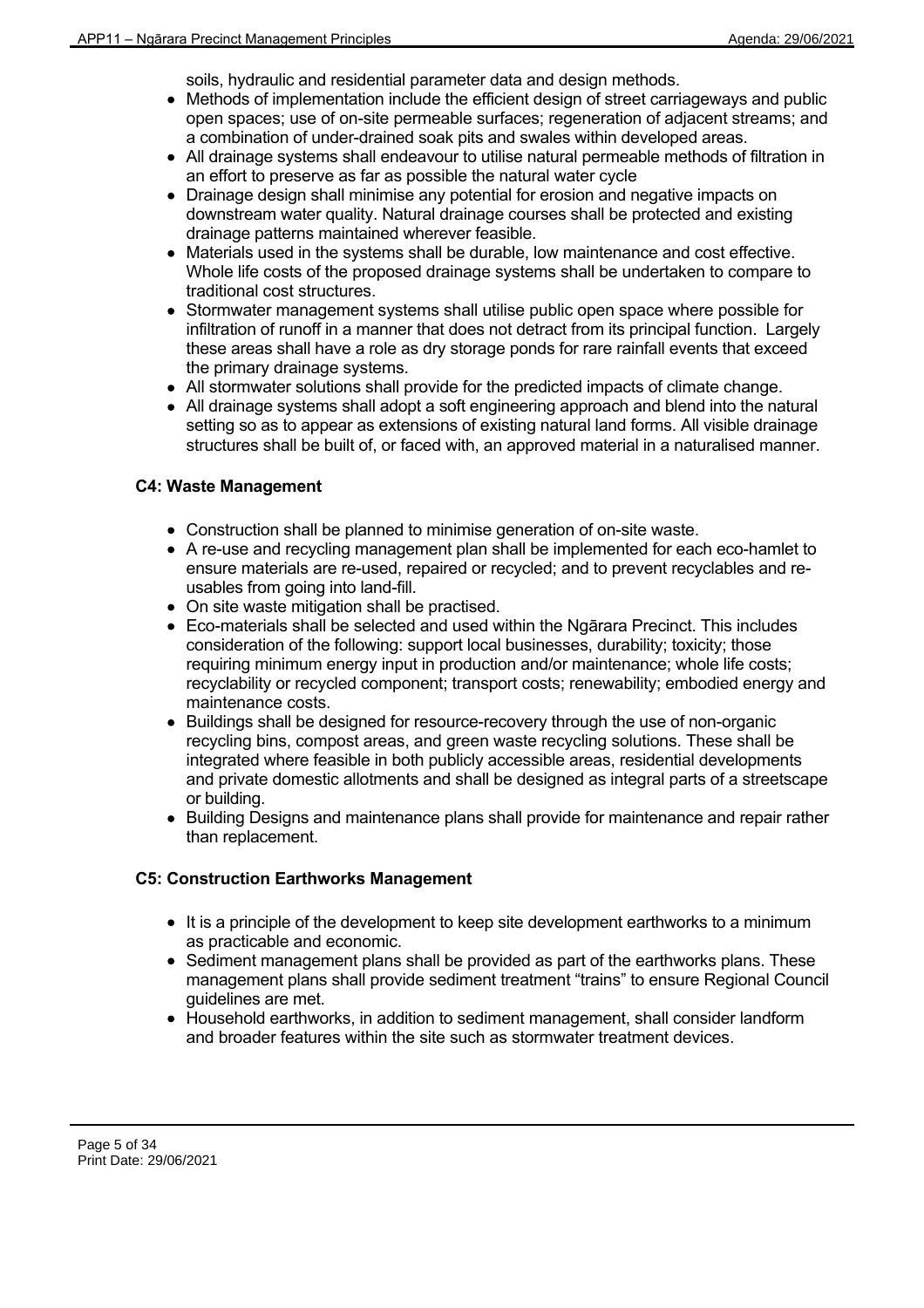

opportunities.

Page 6 of 34 Print Date: 29/06/2021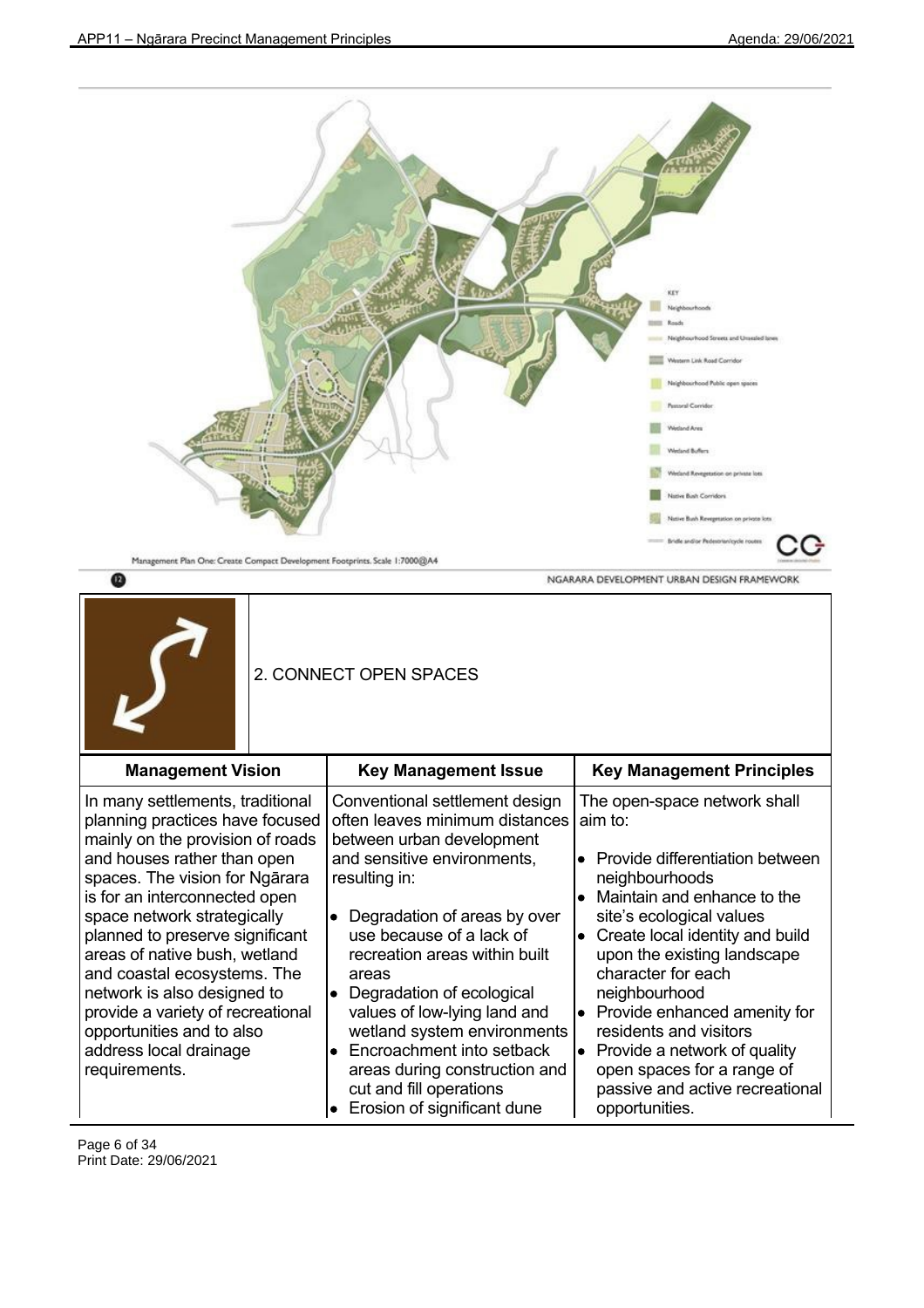| typography<br>• Uncontrolled access into<br>natural areas and the use as<br>a dumping ground leading to<br>weed infestation<br>Alienation of public space for<br>$\bullet$<br>private uses<br>Local open-space areas<br>$\bullet$<br>being poorly planned resulting<br>in poor safety and security,<br>and under-utilisation because<br>of insufficient housing<br>catchments | Ensure adequate setbacks to<br>protect natural areas<br>$\bullet$ Protect conservation areas and<br>connections to wider ecological<br>corridors<br>Provide transition areas and<br>lo i<br>setbacks that protect<br>covenanted ecosystems<br>Provide safe pedestrian, bridle<br>l.<br>and cycle access, where<br>appropriate, through and<br>around the neighbourhoods to<br>the coast and to other places<br>of cultural, commercial, and<br>scenic interest<br>• Protect European and<br>Indigenous cultural places of<br>importance<br>Protect the integrity of existing<br>transmission network. |
|-------------------------------------------------------------------------------------------------------------------------------------------------------------------------------------------------------------------------------------------------------------------------------------------------------------------------------------------------------------------------------|-------------------------------------------------------------------------------------------------------------------------------------------------------------------------------------------------------------------------------------------------------------------------------------------------------------------------------------------------------------------------------------------------------------------------------------------------------------------------------------------------------------------------------------------------------------------------------------------------------|
|-------------------------------------------------------------------------------------------------------------------------------------------------------------------------------------------------------------------------------------------------------------------------------------------------------------------------------------------------------------------------------|-------------------------------------------------------------------------------------------------------------------------------------------------------------------------------------------------------------------------------------------------------------------------------------------------------------------------------------------------------------------------------------------------------------------------------------------------------------------------------------------------------------------------------------------------------------------------------------------------------|

To meet the principles outlined above, the approach to development within Ngārara is:

- a. to provide visual, social and ecological connectivity throughout the precinct.
- b. to provide a mix of pastoral, forest, and conservation open spaces.

# **a. Connectivity**

- Ngārara provides important visual and geographic connections between the Tararua Ranges inland, to the sea and beyond to Kapiti Island. New settlements within Ngārara shall be designed to accommodate and enhance these connections.
- Location and connection of new and existing open spaces shall be designed to protect rural productive land; visual amenity values; and remnant native vegetation and wetlands
- Existing open-space networks shall be maintained through and between neighbourhoods to provide an integrated open space network that enhances ecological corridors.
- Key view shafts shall be maintained from viewpoints within neighbourhoods where practicable
- Open spaces shall provide opportunities for the creation of new focal points or lookouts that provide visual connectivity between areas of natural amenity.

# **b. Natural, Rural and Urban open spaces**

- The open-space network shall include: natural open spaces such as dune ridges, wetland frontage, bush, forest and natural amenity places; rural open spaces such as fields and grazing areas; and urban open spaces within neighbourhoods such as town squares, village greens, playing fields, playgrounds, parks and domains
- Open spaces shall be designed to provide sufficient detention and cleansing of storm water runoff and shall avoid adverse effects on sensitive ecologies
- The open space network shall provide settings for places of cultural and natural heritage within the Ngārara development for long-term public amenity and fostering of a sense of place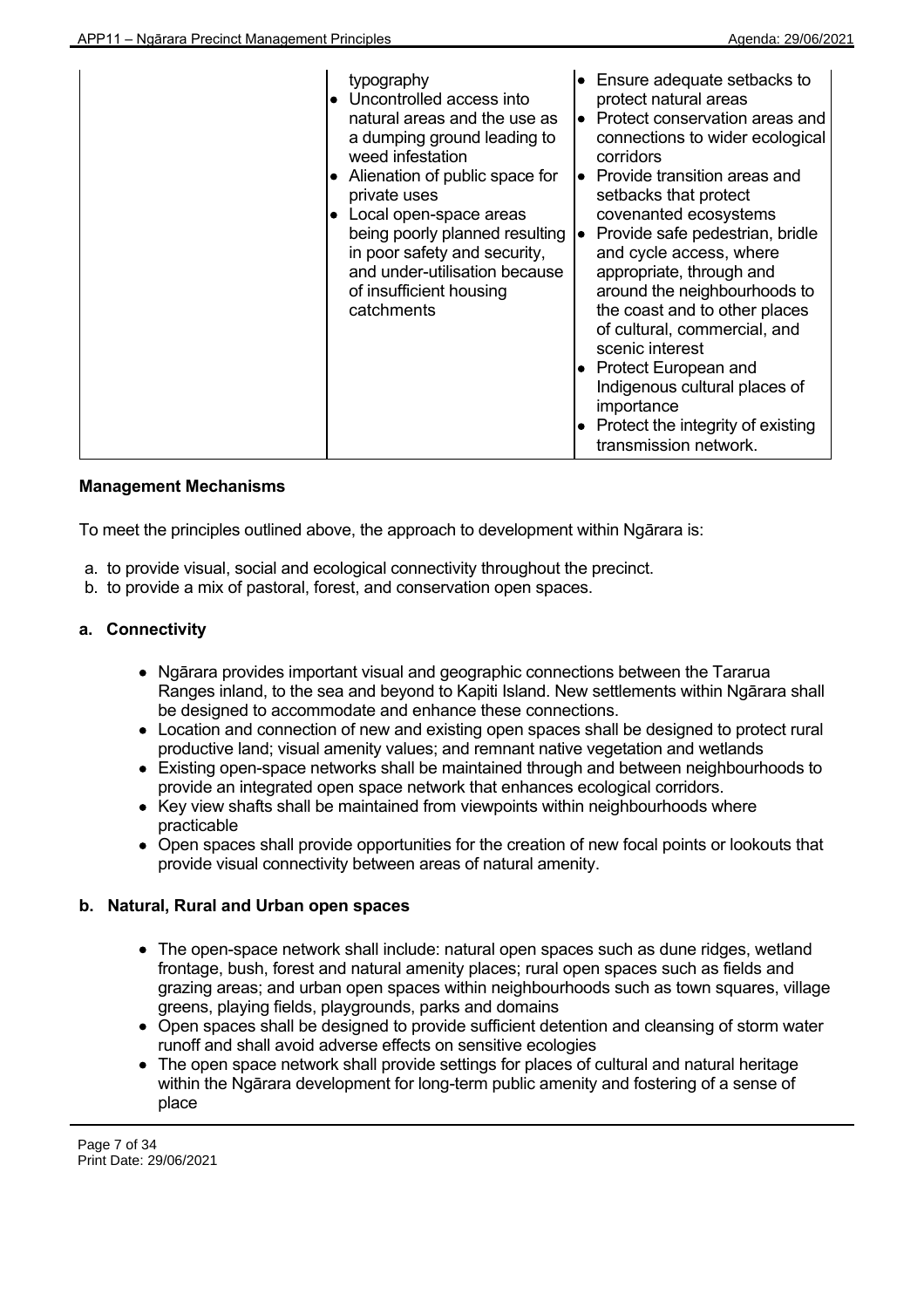- A variety of large and smaller open spaces (both natural and urban) shall serve a range of different active and passive recreational roles including sports, playgrounds, walking, bridle paths and cycling connections
- Recreational facilities shall be positioned within walking distance to local shops, schools and other community facilities to reduce parking requirements and minimise walking distances



|                                                                                                                                                                                                                            |  | 3. PROTECT NATURAL EDGES                                                                                                                                                       |                                                                                                                                                                              |
|----------------------------------------------------------------------------------------------------------------------------------------------------------------------------------------------------------------------------|--|--------------------------------------------------------------------------------------------------------------------------------------------------------------------------------|------------------------------------------------------------------------------------------------------------------------------------------------------------------------------|
| <b>Management Vision</b>                                                                                                                                                                                                   |  | <b>Key Management Issue</b>                                                                                                                                                    | <b>Key Management Principles</b>                                                                                                                                             |
| The landscape surrounding<br>development areas provide for<br>the transition from urban to<br>natural or rural lands, ranging                                                                                              |  | The following issues potentially<br>reduce the quality of natural-<br>urban edges:<br>Private ownership that                                                                   | To achieve the vision for<br>settlement edges, design of<br>neighbourhoods within Ngārara<br>shall aim to:                                                                   |
| from highly urban edges through  .<br>to seamless natural<br>environments. Urban edges can<br>provide a diverse range of<br>benefits to the public but<br>convenient access and careful<br>design of the interface between |  | precludes public access and<br>degrades ecological systems<br>Damage to wetlands resulting<br>from encroachment of<br>development<br>Removal of native vegetation<br>$\bullet$ | • Retain the most distinctive<br>dune ridges in public<br>ownership for public uses<br>• Enhance the character and<br>function of spaces along<br>dunes, wetlands and forest |

Page 8 of 34 Print Date: 29/06/2021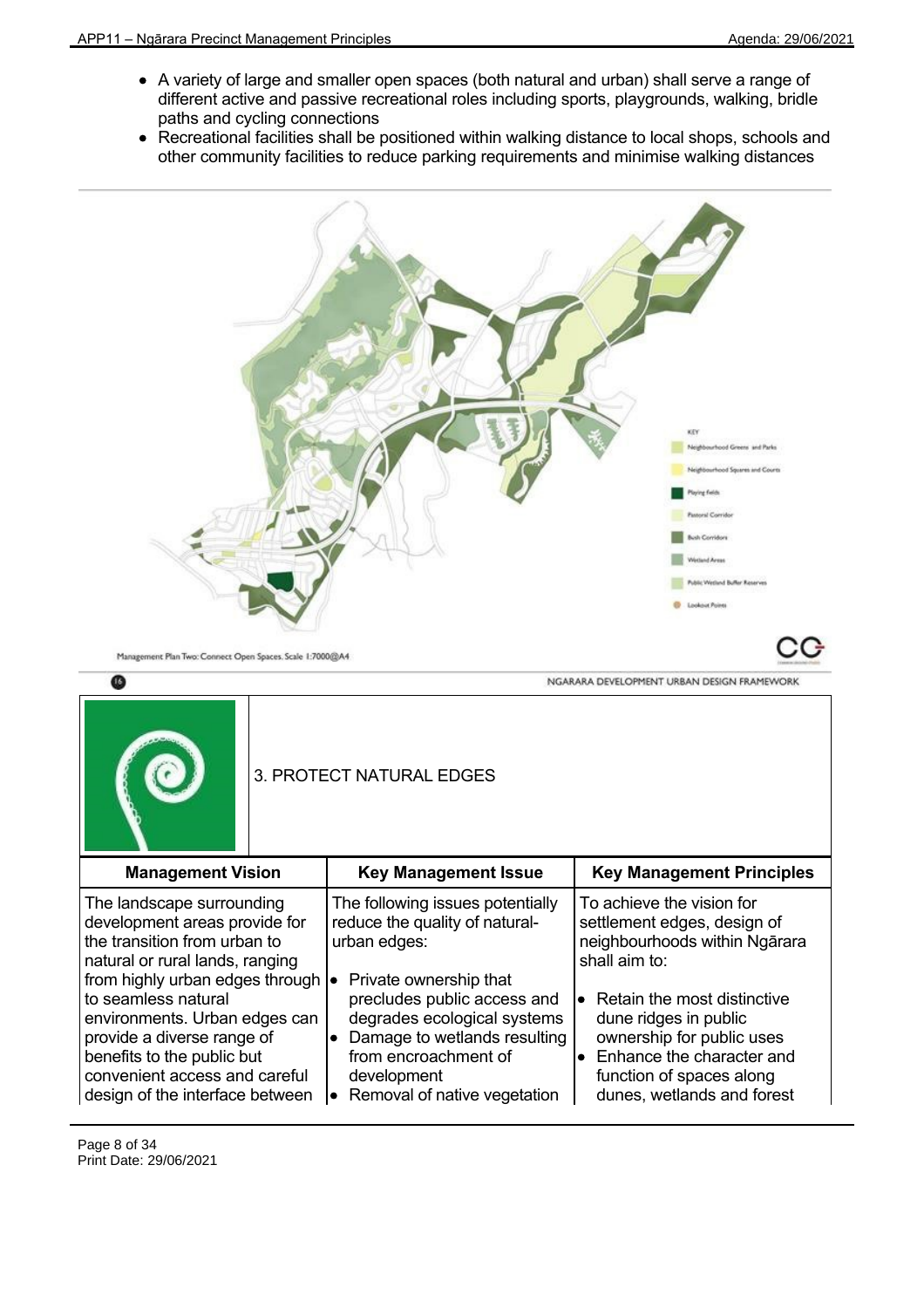| public, private, built and open<br>space is critical to their<br>success.<br><b>Buffer zones are an</b><br>important method of<br>protecting natural edges,<br>serving to define the<br>transitional edges, reduce<br>ecological effects and<br>improve landscape values. | to create private views<br><b>Effects of development</b><br>activities on indigenous flora<br>and fauna<br>Roads and storm water<br>$\bullet$<br>detention areas located within<br>sensitive ecologies.<br>Changes to hydrology caused<br>$\bullet$<br>by cut and fill and compaction<br>No buffers between wetlands<br>and development with<br>pollutant loading discharged<br>directly into waterways<br>Introduction of exotic and<br>$\bullet$<br>invasive plant species<br>Walkways and access tracks<br>$\bullet$<br>being created | edges by providing transitional<br>'buffer' zones<br>Provide for a a range of<br>$\bullet$<br>passive and active recreational<br>opportunities within these<br>buffer edges<br>Minimise private ownership of<br>$\bullet$<br>land and maximise buffer<br>zones where directly adjacent<br>to areas of highest ecological<br>value e.g. the covenanted<br>Kawakahia wetlands<br>Maintain access from urban<br>$\bullet$<br>areas and through private rural<br>land to public land<br>Reduce the encroachment of<br>le.<br>invasive plant species into<br>natural areas |
|---------------------------------------------------------------------------------------------------------------------------------------------------------------------------------------------------------------------------------------------------------------------------|------------------------------------------------------------------------------------------------------------------------------------------------------------------------------------------------------------------------------------------------------------------------------------------------------------------------------------------------------------------------------------------------------------------------------------------------------------------------------------------------------------------------------------------|-----------------------------------------------------------------------------------------------------------------------------------------------------------------------------------------------------------------------------------------------------------------------------------------------------------------------------------------------------------------------------------------------------------------------------------------------------------------------------------------------------------------------------------------------------------------------|
|                                                                                                                                                                                                                                                                           | Large areas of open space<br>outside the neighbourhood<br>clusters require a co-<br>ordinated approach to<br>protection or implementation<br>in the preparation of the<br>Neighbourhood<br><b>MasterplansDevelopment</b><br><b>Plans and the Environmental</b><br><b>Management Plan.</b>                                                                                                                                                                                                                                                | Protect the integrity of the<br>$\bullet$<br>existing transmission network.<br>Design of the wider open<br>spaces should co-ordinate<br>management and ongoing<br>maintenance responsibilities.                                                                                                                                                                                                                                                                                                                                                                       |

To meet the principles outlined above, the approach to development within Ngārara is:

- a. Control ownership in sensitive areas
- b. Consideration of appropriate setbacks
- c. The approach to landscaping in these areas
- d. Managing Earthworks

#### **a. Ownership**

- Wetland areas and ecological areas shall remain in shared ownership while land directly adjacent to sensitive covenanted areas such as the wetlands should include a majority of public land ownership (e.g. wetland buffers, parks, streets)
- Land adjacent to other non-covenanted areas (e.g. dune ecological corridors and newly created non-covenanted wetland areas) shall be provided in both private and public land ownership
- The most sensitive neighbourhood edges (e.g. along the main Kawakahia wetland in Totara Dunes) shall be designed to exclude any public facilities such as picnic areas, parking and toilet facilities, in an effort to reduce the effect of public traffic on the area.
- Where such facilities are permitted, they shall be designed to reduce their visual intrusion on the adjacent natural area and any view corridors to the facility

#### **b. Setbacks**

Page 9 of 34 Print Date: 29/06/2021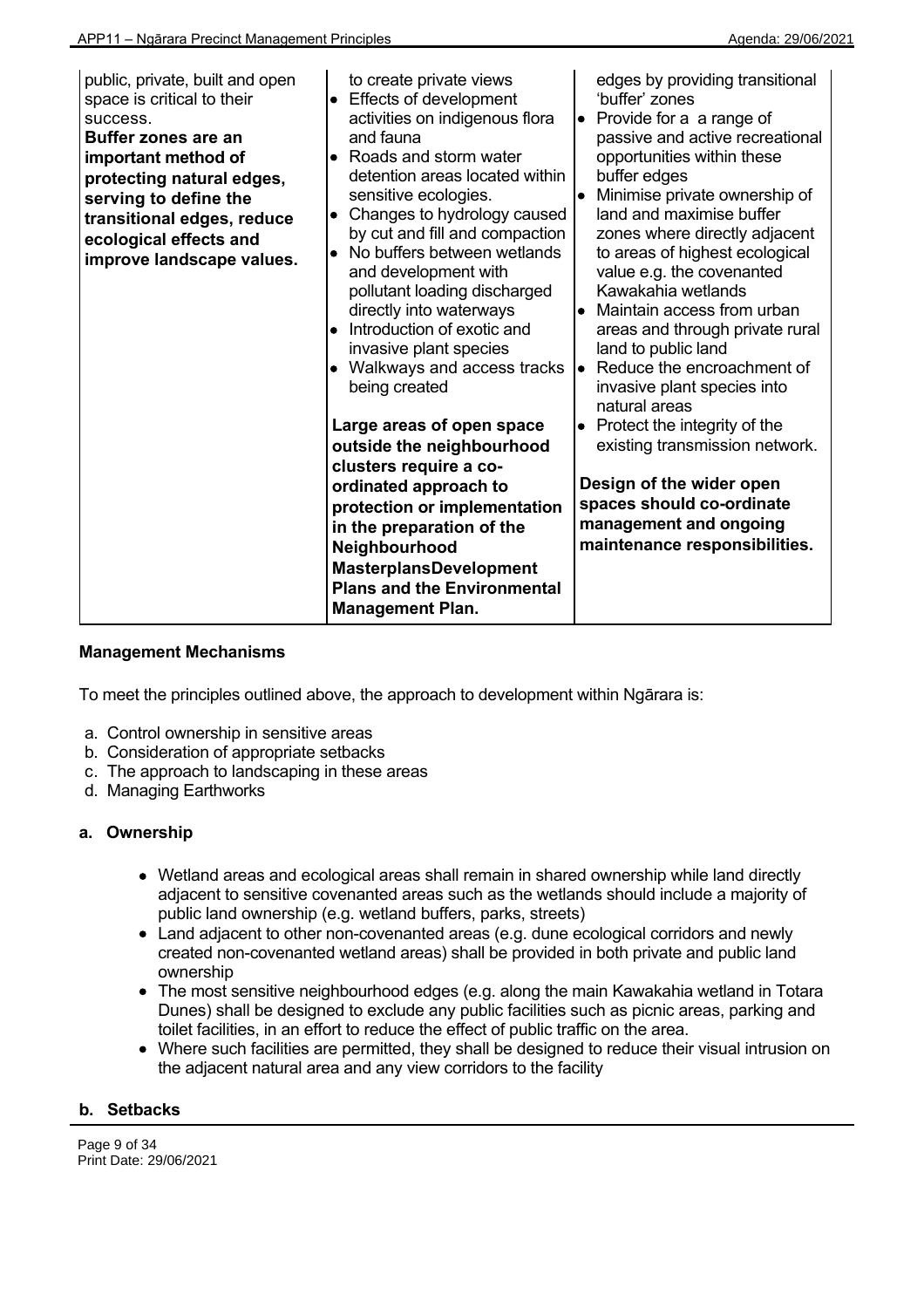- Generous public setbacks along existing covenanted wetland areas shall be designed to protect existing sensitive ecosystems including minimising impacts on native flora and fauna and in doing so, support the protection of properties from erosion
- These setback areas shall provide public 'wetland buffers' that provide limited public access along the wetland edges and visual amenity value.
- Where private land ownership directly abuts areas such as open space dunes, these properties shall be include strict private allotment covenants regarding planting and setbacks in order to reduce their physical and visual impact

# **c. Landscape approach**

- New planting within neighbourhoods shall be designed to protect important view sheds. This may include views along main roads towards focal points such as public parks, and views onto open spaces beyond such as the wetlands.
- New planting shall also be designed to provide a seamless integration of vegetation from private allotment to public open space
- Private landscaping shall screen outdoor service areas, driveways, vehicle manoeuvring spaces and other improvements from adjacent off-site views
- Where practicable significant trees and plants that exist within any neighbourhood boundary shall be retained where they are identified as having significant value
- The landscaping approach within all neighbourhoods shall be viewed within a continuum from natural (along edges) to urban (in neighbourhood centres) in order to minimise the visual and ecological effect on existing natural habitats.
- This means that landscape improvements along neighbourhood edges shall incorporate, rehabilitate and enhance existing and restored native vegetation, shall be structured using the relevant plant species associated with existing adjacent habitats, and shall minimise areas of ornamental planting and intensive irrigation
- A gradual transition shall be made to the more horticulturally controlled and formally arranged areas of planting closer to neighbourhood centres and in urban public open spaces such as main street squares and domains.

# **d. Earthworks**

- Modifications of the existing topography through earthworks shall be avoided and where necessary minimised
- Earthworks which aim to provide a flat bottom for buildings shall be avoided. Steep graded slopes shall be kept to a minimum unless it can be demonstrated that a steeper slope would result in less disturbance.
- Natural slopes shall be used wherever feasible rather than retaining structures. When structures provide the only feasible solution, they are to follow the natural contour of the land.
- All cut and fill slopes shall be revegetated with eco-sourced native plant materials and blended into the surrounding natural vegetation.
- All topsoil disturbed by grading operations shall be stockpiled within the construction site and reused as part of the landscape restoration plans.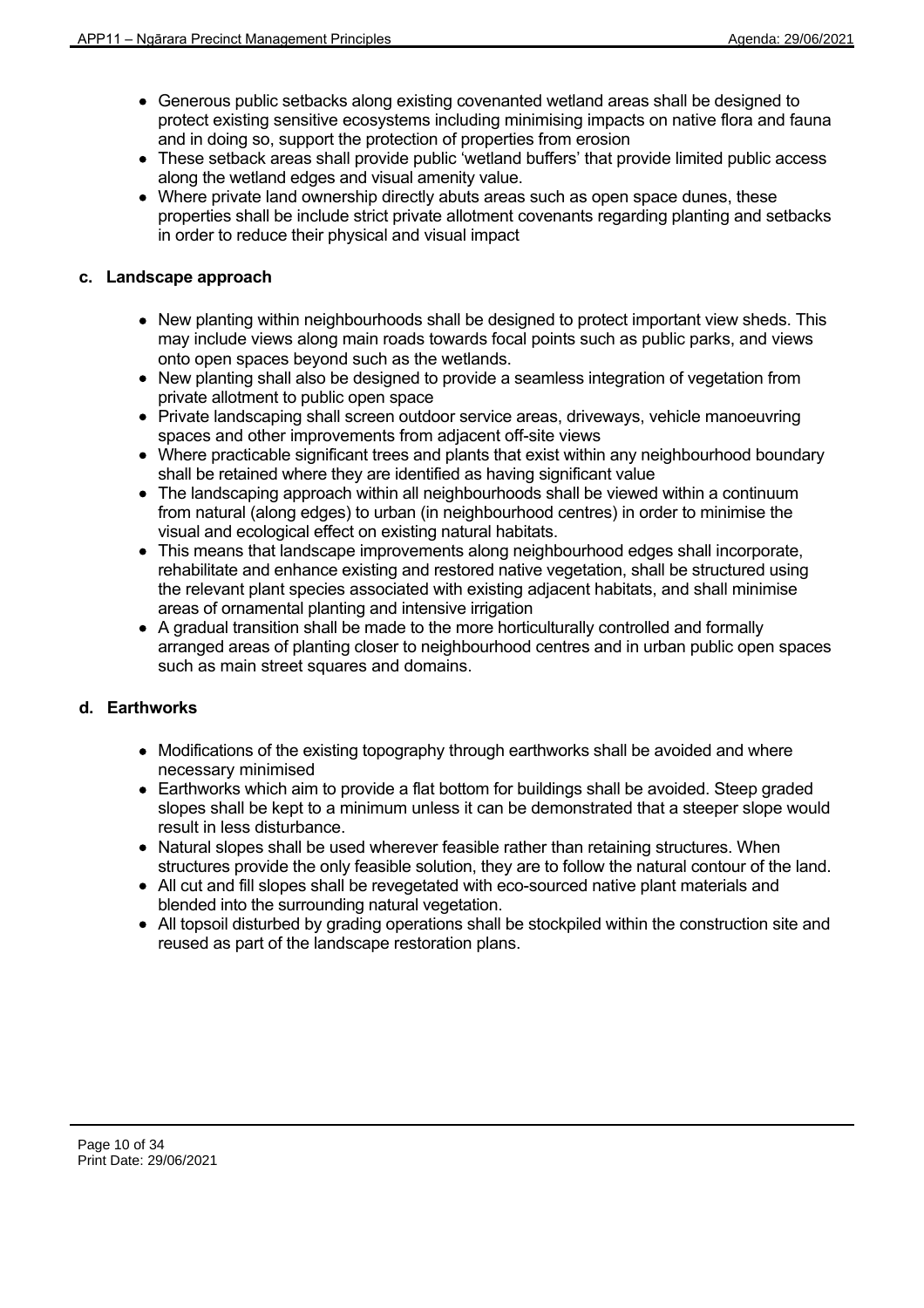included within streetscape



and well connected networks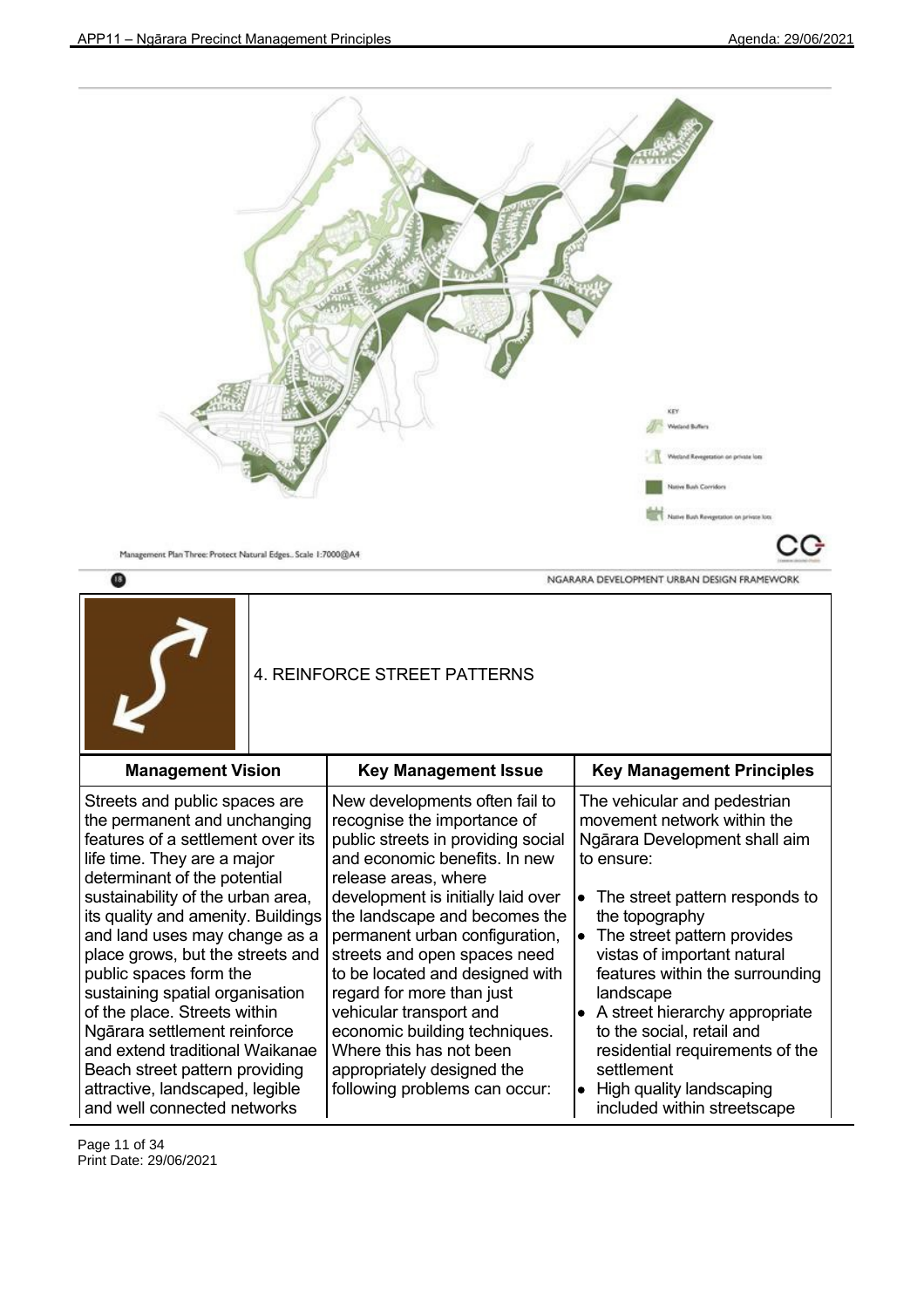| that encourage walking, passive<br>recreation and deliver easy<br>access to public places,<br>activities and transport. | A majority of privatised streets  •<br>٠<br>which exclude public access<br>A disconnected street pattern<br>resulting in excessive driving<br>distances<br>• Few choices between routes<br>for either walking, cycling or<br>driving<br>Only one way in and one-way<br>out of neighbourhoods<br>• Streets designed for driving,<br>not walking or cycling<br>Allotments backing onto open<br>$\bullet$<br>spaces<br>• Buildings encroaching within<br>into vistas and view corridors<br>• Gated communities depriving<br>public access to the coast | Way-finding and legibility is<br>promoted<br>The potential for future<br>commercial activity is provided<br>for within key areas which are<br>easily accessible from the<br>Ngārara Link Road<br>$\bullet$ Streets are for people and not<br>just for cars |
|-------------------------------------------------------------------------------------------------------------------------|-----------------------------------------------------------------------------------------------------------------------------------------------------------------------------------------------------------------------------------------------------------------------------------------------------------------------------------------------------------------------------------------------------------------------------------------------------------------------------------------------------------------------------------------------------|------------------------------------------------------------------------------------------------------------------------------------------------------------------------------------------------------------------------------------------------------------|
|                                                                                                                         | Streets dominated by cars                                                                                                                                                                                                                                                                                                                                                                                                                                                                                                                           |                                                                                                                                                                                                                                                            |

To meet the principles outlined above, the design of the development shall look to reinforce:

- a. Street Hierarchy
- b. Block Structure
- c. Street Design
- d. Pedestrian, cycling and bridle access
- e. Materials, furniture and parking

# **a. Street Hierarchy**

- Within the Ngārara development, the following hierarchy of streets may be found across each neighbourhood, depending on its location and scale:
- The Ngārara Link Road (NLR). This is an arterial route through the Ngārara site, providing limited access points into each neighbourhood and a generous reserve on either side incorporating pedestrian, cycle and bridle routes. The NLR brings opportunities for increased economic and social benefits to the Ngārara neighbourhoods. Suggested Reserve Width: (30m). No parking along the NLR.
- The Ngārara Link Road will only be relocated to a new alignment once the new corridor is vested in public ownership or some other agreed mechanism that gives the Council the statutory right to construct the road when it sees fit. The design of the Ngārara Link Road is subject to approval by Council and the New Zealand Transport Agency to ensure that it meets the functional requirements for this road prior to removing the existing designation through the Ngārara zone.
- Connector Roads link neighbourhoods and/or eco-hamlets to the Ngārara Link Road and to each other. Suggested Reserve width: 17m to accommodate swales, planting, pedestrian paths and parking located in clusters.
- These range from wider streets incorporating parking and tree boulevards, to rear lanes serving residential and commercial allotments in medium to higher density areas. Suggested reserves range from 5-7m for lanes, to 10-15m for residential streets
- Neighbourhood roads: These are generally narrow local roads through low density residential areas that accommodate low levels of traffic. They are provide slow vehicular and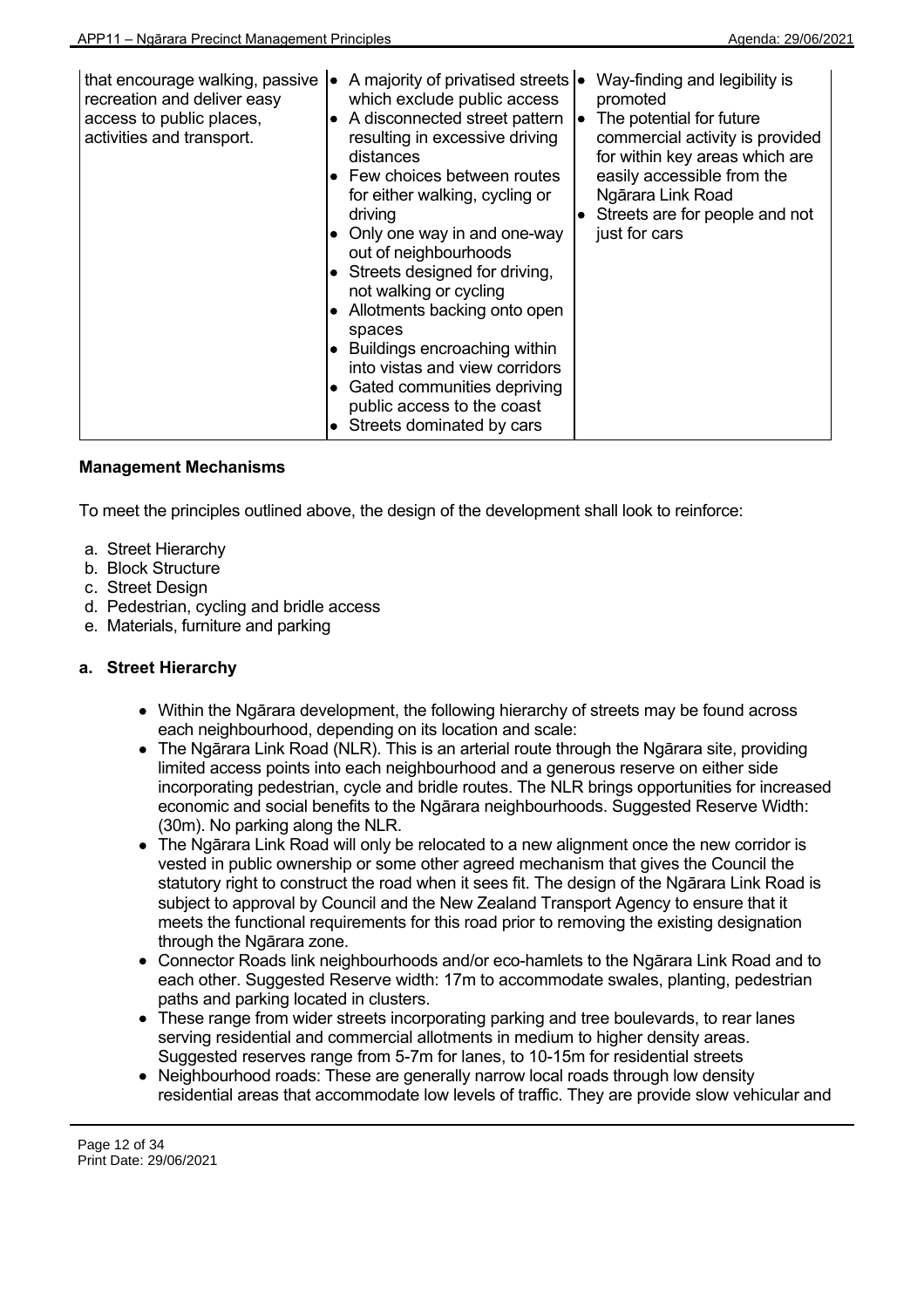pedestrian routes which are designed with appropriate turning radii, surface materials, speed humps and other traffic-calming mechanisms to ensure a pedestrian friendly environment. Suggested reserve width: 10-15m.This is to include a narrow carriageway width and 1.5m either side for swales and planting.

- Kawakahia Lanes are likely to be private unsealed and unserviced roads, characterised by narrow reserve widths; swales and planting to either side of the carriageway; and use of natural semi-permeable surface materials such as crushed gravel. Suggested Reserve width: 8m.
- Pedestrian, cycle and bridle paths provide main points of access for pedestrians, cyclists and horse riders from the Ngārara Link Road Corridor into the neighbourhoods. All private allotments that sit adjacent to a public open space shall be designed to overlook the space and shall have a private access path that provides links to the public pedestrian/cycle or bridle path where applicable. This is outlined in further detail below.
- Pedestrian-only boardwalks (or pathways) shall be provided within buffer reserves along covenanted wetlands. This is outlined in further detail below.

# **b. Street Design**

- Streets shall be highly interconnected and contain integrated routes from the core of each neighbourhood to its edges.
- Streets shall be designed to reduce noise and pollution emission by using surface materials and speed bumps that reduce vehicular speed levels.
- Street design shall discourage disjointed and separated roads, and endeavour to connect streets allowing efficient route choice for users in all areas.
- Where possible, they shall be terminated with vistas or visual focal points in the form of views, buildings or enclosure/landscape areas.
- The design of streets shall be in response to the topography and other natural features by ensuring a predominance of streets that relate to original landforms such as dunes and wetlands.
- Streets shall reflect their function, location and character in the way they are designed, their size and road surfaces materials.
- All streets shall be designed to accommodate utility services / drainage systems.
- Streets shall be designed to encourage speed reduction through the use of planting, street furniture, narrow carriageways, intersection radii and changes in direction.
- Unintended thoroughfare traffic through neighbourhoods shall be discouraged by making internal roads less direct and connector roads bypassing each neighbourhoods more accessible.
- Road crossings over waterways and water bodies shall be minimised or avoided.
- Street planting of a suitable scale and species that is in keeping with the surrounding natural vegetation shall be used to reinforce street patterns.

# **c. Pedestrian, cycling and bridle access**

- A network of pedestrian, cycle and bridle routes shall be provided throughout the Precinct which respond the various locations and anticipated levels of amenity as outlined below:
- Pedestrian and cycle routes shall be provided within all roads allowing for easy movement of people within eco-hamlets and beyond.
- Pedestrian/cycle/bridle routes shall be provided in generous reserves along the NLR as part of a proposed north-south recreational movement network that links Raumati and Peka-Peka.
- Pedestrian/cycle/bridle routes shall also be provided within larger ecological corridors alongside dunes and rural farmland areas.
- Pedestrian-only boardwalks (or pathways) shall be provided within wetland buffers along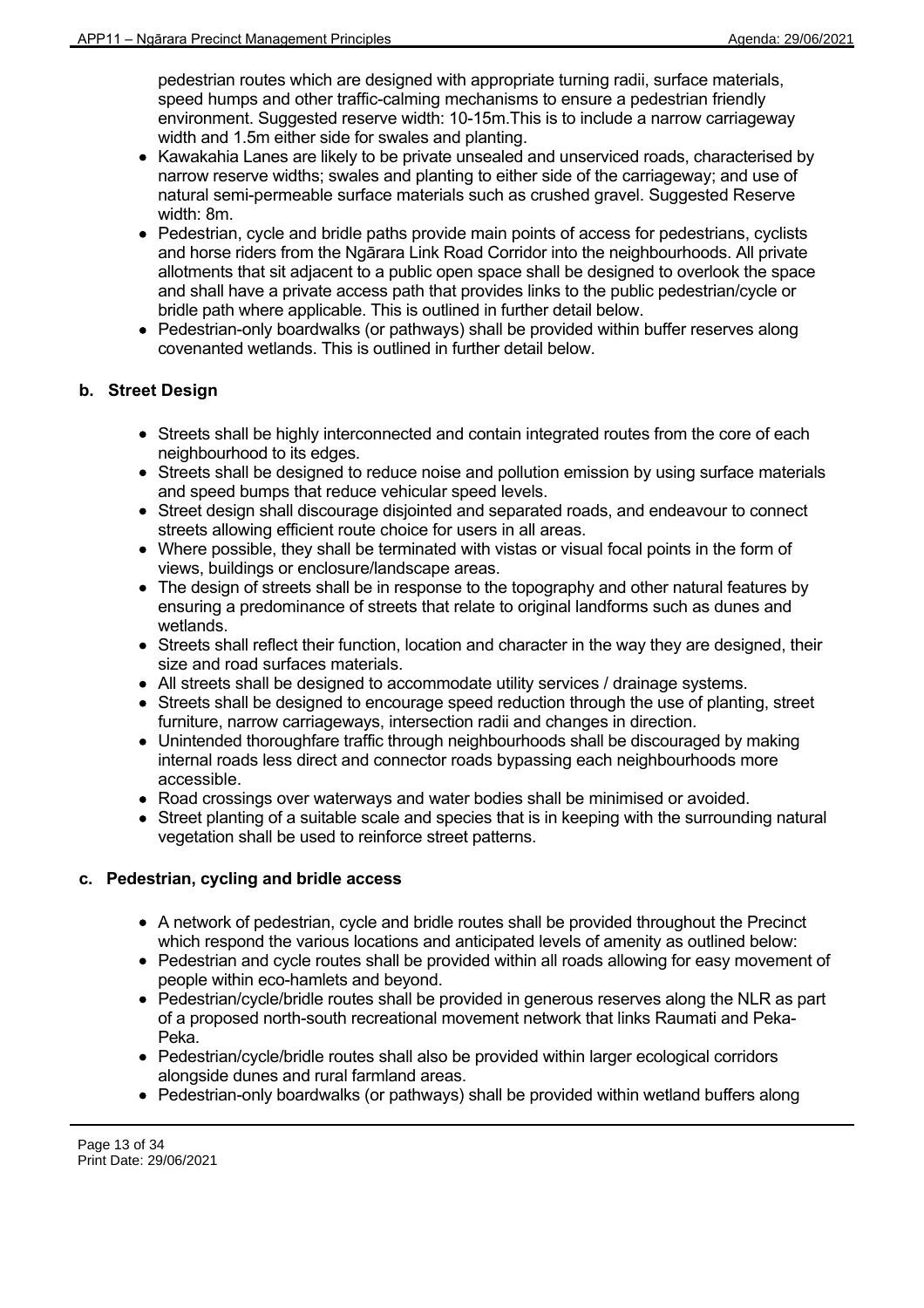covenanted wetlands.

- All principal pedestrian routes shall be designed to facilitate movement of all pedestrians in particular the physically impaired, and both the old and younger generation
- A favourable cycle environment shall be encouraged by including generous bicycle parking facilities, slower vehicle speeds and either wide kerb side lanes or separate cycle lanes on busier streets
- These routes shall not compromise areas with high ecological values

# **d. Materials, furniture and parking**

- Surface materials along vehicular and pedestrian routes shall relate to their vehicular or pedestrian use as well as their location and environmental context. within an urban centre or along natural edges. For example, materials such as Suggested materials for vehicular roads include: asphalt, coloured asphalt, formed aggregate, brick pavers, cobblestones and crushed aggregate. Suggested materials for non-vehicular movement areas include: Pavers and styled concrete, cobblestone, loose aggregate, and timber boardwalks.
- Street parking shall provide sufficient and convenient space for residents, visitors and service vehicles within a convenient distance from all household units and non-residential, commercial and retail buildings.
- Parked vehicles shall not create traffic hazards; compromise pedestrian and cyclist movement routes; nor detract from the amenity and surveillance of the street.
- The design, choice and location of signage, lighting columns and brackets, bollards, seats and other street furniture shall be chosen to strengthen the distinctive identity of each neighbourhood.
- Roads and pedestrian areas shall include legible signposts to indicate destinations. The design of the signage shall be in keeping with the general architectural aesthetic of each neighbourhood as outlined in these guidelines
- Lighting shall meet New Zealand Standards for streetlighting, as far as practicable, Good lighting is also required around public transport stops and public spaces likely to be well used at night.
- Lower levels of lighting around streets shall be consistent with the natural and/or rural amenity of the area. This includes low ambient light levels restricted to road intersections along connector roads and hamlet roads and the total exclusion of unnecessary street lights within the Rural Hamlets.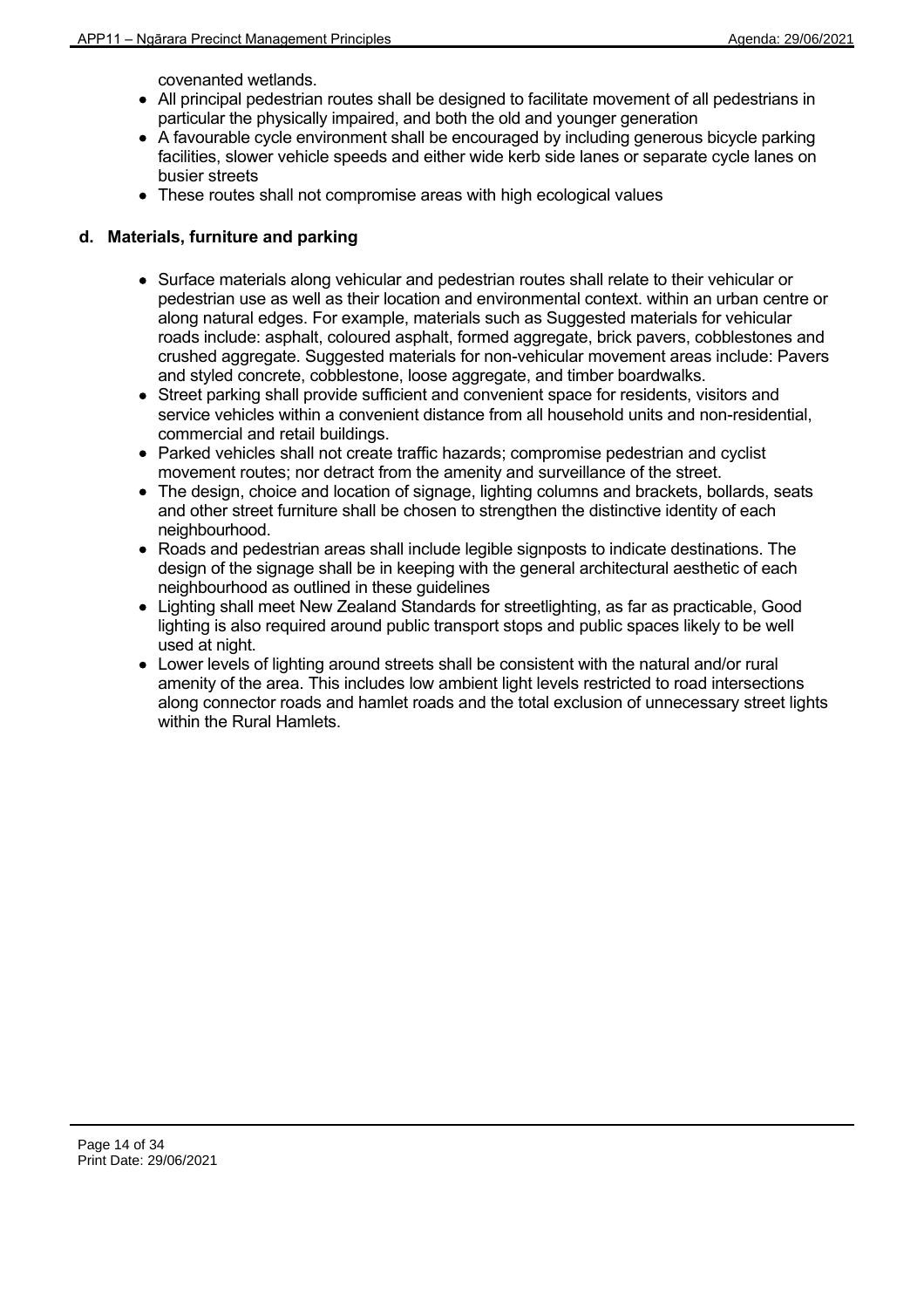|                                                                                                                                                                                                                                                           | Management Plan Four A: Reinforce Street Patterns: Vehicular Routes. Scale 1:7000@A4                                                                                                                                                                                            | KEY<br>Western Link Road<br>Connector Roads<br><b>fair Street</b><br>Rasidential Streets and Lanes<br>Neighbourhood Streets<br>Totara Dunes and Kawakahia Lanes                                                                               |
|-----------------------------------------------------------------------------------------------------------------------------------------------------------------------------------------------------------------------------------------------------------|---------------------------------------------------------------------------------------------------------------------------------------------------------------------------------------------------------------------------------------------------------------------------------|-----------------------------------------------------------------------------------------------------------------------------------------------------------------------------------------------------------------------------------------------|
| ⋒                                                                                                                                                                                                                                                         |                                                                                                                                                                                                                                                                                 | NGARARA DEVELOPMENT URBAN DESIGN FRAMEWORK                                                                                                                                                                                                    |
|                                                                                                                                                                                                                                                           | 5. DEVELOP APPROPRIATE BUILT FORMS                                                                                                                                                                                                                                              |                                                                                                                                                                                                                                               |
| <b>Management Vision</b>                                                                                                                                                                                                                                  | <b>Key Management Issue</b>                                                                                                                                                                                                                                                     | <b>Key Management Principles</b>                                                                                                                                                                                                              |
| Ngārara has the potential to<br>offer a diversity of lifestyle<br>choices, including<br>accommodation, recreation and<br>employment opportunities. It has<br>the added benefit of being<br>located close to extensive open<br>spaces, beaches, waterways, | Unlike other enduring aspects of<br>a settlement's structure, built<br>form is likely to change over<br>time. Buildings designed and<br>approved without consideration<br>for the local context, or a clear<br>vision for future uses, can result<br>in the following problems: | The principles for built form<br>within Ngārara need to relate to<br>different coastal and rural<br>settings. However, the common<br>objectives for all built forms<br>within the neighbourhoods are to:<br>• Provide a mix in different land |

Page 15 of 34 Print Date: 29/06/2021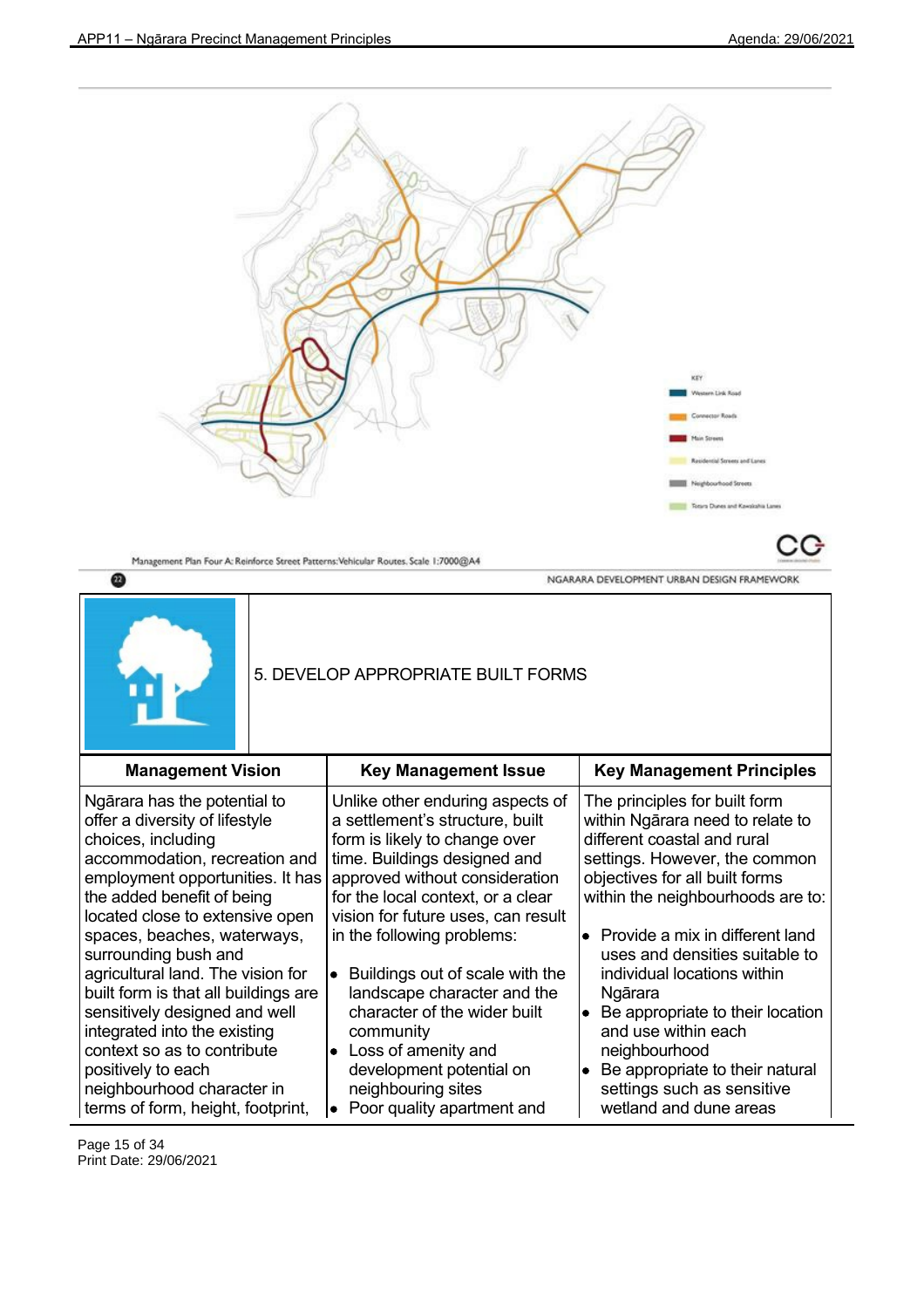| scale, massing, amenity,<br>open space design<br>external appearance and<br>Loss of commercial potential<br>materials.<br>in local centres<br>Degradation of the public<br>spaces through<br>overshadowing, lack of safety<br>and insufficient ownership<br>$\bullet$ Unsympathetic architectural<br>styles not suited to their<br>sensitive locations<br>Insufficient range of densities<br>that does not support a<br>mixture of house typologies | visual value to their locations<br>Be of high quality construction,<br>$\bullet$<br>design, materials and<br>aesthetics<br>Provide well designed,<br>le<br>appropriately located and<br>sized private open spaces<br>which serve to intercept urban<br>stormwater run off.<br>$\bullet$ Provision of strategically<br>located, significant public<br>buildings.<br>Be located, orientated and<br>designed to avoid or mitigate<br>the potential adverse visual<br>effects of the existing<br>transmission infrastructure. |
|-----------------------------------------------------------------------------------------------------------------------------------------------------------------------------------------------------------------------------------------------------------------------------------------------------------------------------------------------------------------------------------------------------------------------------------------------------|---------------------------------------------------------------------------------------------------------------------------------------------------------------------------------------------------------------------------------------------------------------------------------------------------------------------------------------------------------------------------------------------------------------------------------------------------------------------------------------------------------------------------|
|-----------------------------------------------------------------------------------------------------------------------------------------------------------------------------------------------------------------------------------------------------------------------------------------------------------------------------------------------------------------------------------------------------------------------------------------------------|---------------------------------------------------------------------------------------------------------------------------------------------------------------------------------------------------------------------------------------------------------------------------------------------------------------------------------------------------------------------------------------------------------------------------------------------------------------------------------------------------------------------------|

Guidelines for built form relate to the desired future character of the overall Ngārara settlement and for individual neighbourhoods. It is expected that these overarching urban design principles be used to provide specific built form guidelines and controls for each hamlet. Proposed management mechanisms are:

- a. Land Uses
- b. Density
- c. Building Heights
- d. Coverage and Setbacks
- e. Orientation and Solar Gain
- f. Architectural Character
- g. Driveways and Parking
- h. External Works
- i. Sound and Thermal Insulation
- j. Building Signage
- k. Applications and Fittings
- l. Relationship to transmission lines.

# **a. Land Uses**

- Land uses in the Ngārara Precinct are primarily farming, low to medium density housing, and small scale accommodation and/or ancillary commercial/visitor facilities.
- Areas within the Kawakahia Resorts provide the opportunity for commercially managed selfcatering chalets, the visitor centre and restaurant facilities.

# **b. Density**

- In general, smaller footprint development areas with medium densities are proposed.
- Residential areas providing lower densities shall have stricter building coverage and planting covenants in order to minimize the visual impact of the development.
- Compact hamlets along the dunes would preserve rural character, while low-density lifestyle allotments provide mixed use live-work opportunities within a rural setting.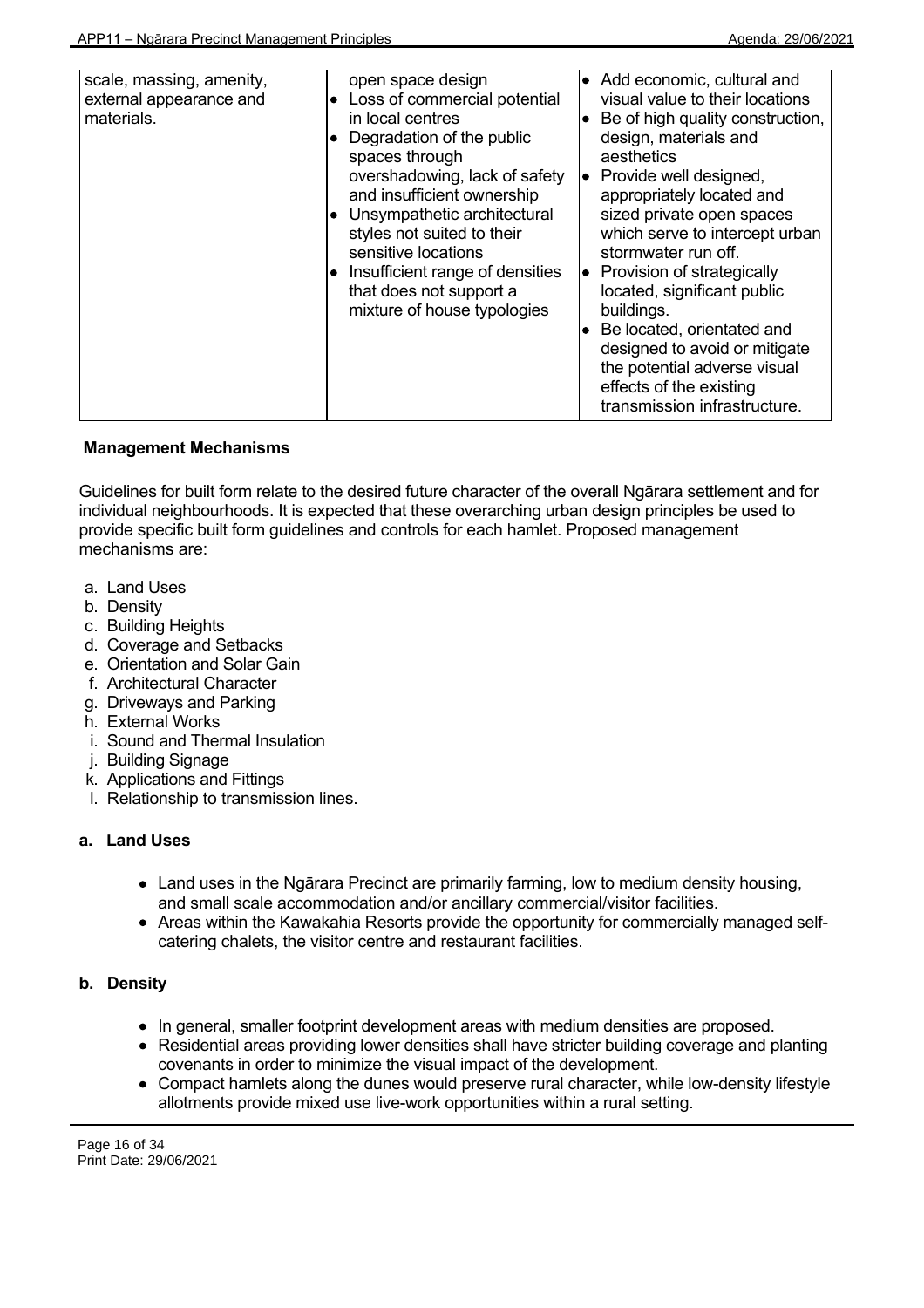# **c. Building Heights**

- As with densities, building heights shall correspond to their respective land uses within the Ngārara Precinct. Building heights should not exceed 2 storeys.
- The appropriateness of building scale within the rural environment shall be considered, rather than each building as a stand-alone object.
- Local views and vistas identified shall be protected from public places by relating building heights to the slope of the topography and reducing heights to maintain views of the surrounding landscape.
- These approaches shall result in a hierarchy of built form with lower buildings adjacent to sensitive areas and higher buildings away from them.
- Overshadowing of public open spaces shall be avoided through use of in-depth sunmodelling analyses.

# **d. Coverage and Setbacks**

- Coverage guidelines applied to land use areas within hamlets result in optimum open space that can be utilized for private use as well as appropriately massed buildings that are suited to their surroundings.
- Buildings shall have tighter built footprints and larger setbacks within more sensitive residential areas along dune and wetland areas. This is to reduce the visual impact along dunes and beside natural amenity areas as well as accommodate landscaping buffer zones along boundary edges that link into adjacent ecological corridors or that extend along the tops of dunes.
- Views from public places and along streets shall be protected by implementing consistent street setbacks and street-edge configurations and by not placing buildings in view corridors.

# **e. Orientation and Solar Gain**

- Public spaces shall be orientated to maximise solar access whilst protecting the area from prevailing winds and rain.
- Allotment orientation shall be responsive to the different solar orientations of the sites. East-West running allotments may be wider to allow for sun access from side yards on the north; and north-south running allotments may be narrower to allow north sun in from back or front yards
- Designs of all buildings shall take sun orientation and wind patterns into consideration, allowing sun penetration to internal living areas; and shielding outdoor areas including balconies from wind and overheating through the use of eaves, awnings, shutters and trees.

# **f. Architectural character**

Within ecologically sensitive and low density residential areas such as dunes and wetlands, architectural elements shall include: Predominantly mono-pitched and lean-to approved colour-steel sheeting roofs that follow the slopes; use of light materials such as weather/linear board and modern timber cladding; solid materials such as solid plastered or bagged block or brickwork limited to individual wall elements as opposed to entire buildings; clerestory windows and full height non-reflective glazed windows offering views; use of building elements such as verandas, decks, steps and courtyards to create split-level external living areas; predominantly natural timber fenestration; a palette of muted earth tones and natural timber finishes; and avoidance of any large dominant architectural features that are visually dominant against the dune slope.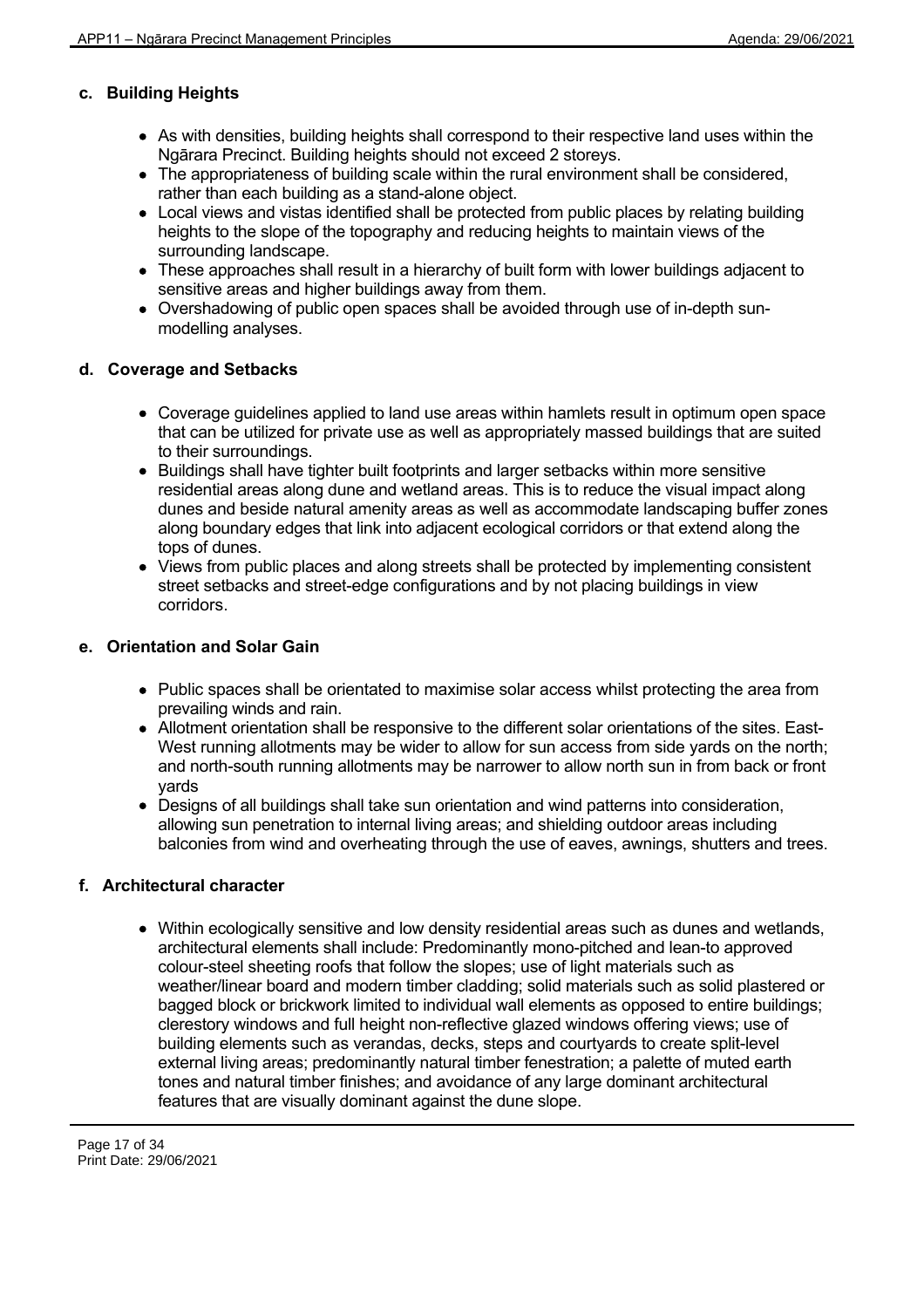- Within more typically rural areas architectural forms shall take their cue from traditional farming built forms such as barns and sheds including: simple-barn masses; double pitch roof lines; walled gable ends; predominantly metal and slate roof sheeting; use of loft spaces; a mixture of masonry and timber wall elements; walls used as external linking elements; small punctured openings and double-volume openings; asymmetrical positioning of windows and doors; shutters; and dormer windows.
- Unless otherwise stated within a specific land use, the following architectural features and materials shall be avoided in all buildings: hipped roofs, very steep roof pitches (e.g. Aframes); excessive use of flat roofs; use of clay, metal or concrete tiles; any form of timber shingles; (this is a recognised NZ building term) mono-clad materials; bagged concrete block work; stippled plaster work; faux weathered wall applications; reflective glazing; and large areas of brightly-coloured wall or building element colours.

# **g. Driveways and Parking**

- Private car-related uses within the Precinct shall be rationalised to minimise their infrastructural impact outlined below:
- Private driveway widths and lengths within residential areas shall be reduced by sharing driveways and parking courts between neighbours and by minimising the length of driveway permitted on each site. External semi-permeable parking areas shall be favoured over large covered parking garages and extensively paved areas for the long-term external storage of vehicles shall not be approved.
- Permeable driveways wherever practicable.
- Within the most sensitive ecological areas, parking clusters shall be situated along the local roads, providing a consolidated parking solution within the neighbourhood in contrast to private on-site parking or garages. This would limit vehicular distance travel within the area and limit the infrastructure impacts of driveways and internal garages.
- The design of onsite driveways shall minimise grading and excessively steep slopes, tree removal or other disruption of the site; and shall provide a usable width for both pedestrians and cars.
- Driveways shall be designed without concrete curbs, and surfaced with materials selected to blend the new construction into the surrounding natural environment.
- The use of swales and/or other permeable surface materials (e.g. Gobi blocks) on or beside driveways shall be encouraged to facilitate on-site storm water management.
- $\bullet$  In general the design of private on-site parking shall be carefully considered as part of the allotment design, resulting in parking spaces that do not detract from the streetscape.
- Use of car-ports shall be encouraged to reduce construction costs compared to enclosed garages and to serve as multi-purpose covered areas.

# **h. External Works**

- Lower density residential allotments within natural surrounds such as the wetland or beach areas shall not include external walls around property boundaries. This is to ensure that the transition between private allotment to public open space is visually seamless.
- External ambient light levels within private allotments shall be only permitted for safety reasons and shall be low at night to be consistent with rural and natural ambience through the area.
- Site utilities shall be provided to a point at the edge of the site and shall be installed underground. Utility boxes will shall be located within site boundaries and screened from offsite.
- Rubbish bins, outdoor work areas and outside equipment, including satellite dishes and/or gas tanks, shall be completely screened from off-site views by the use of architectural features, plant materials, or where feasible, integrated into the form of the building.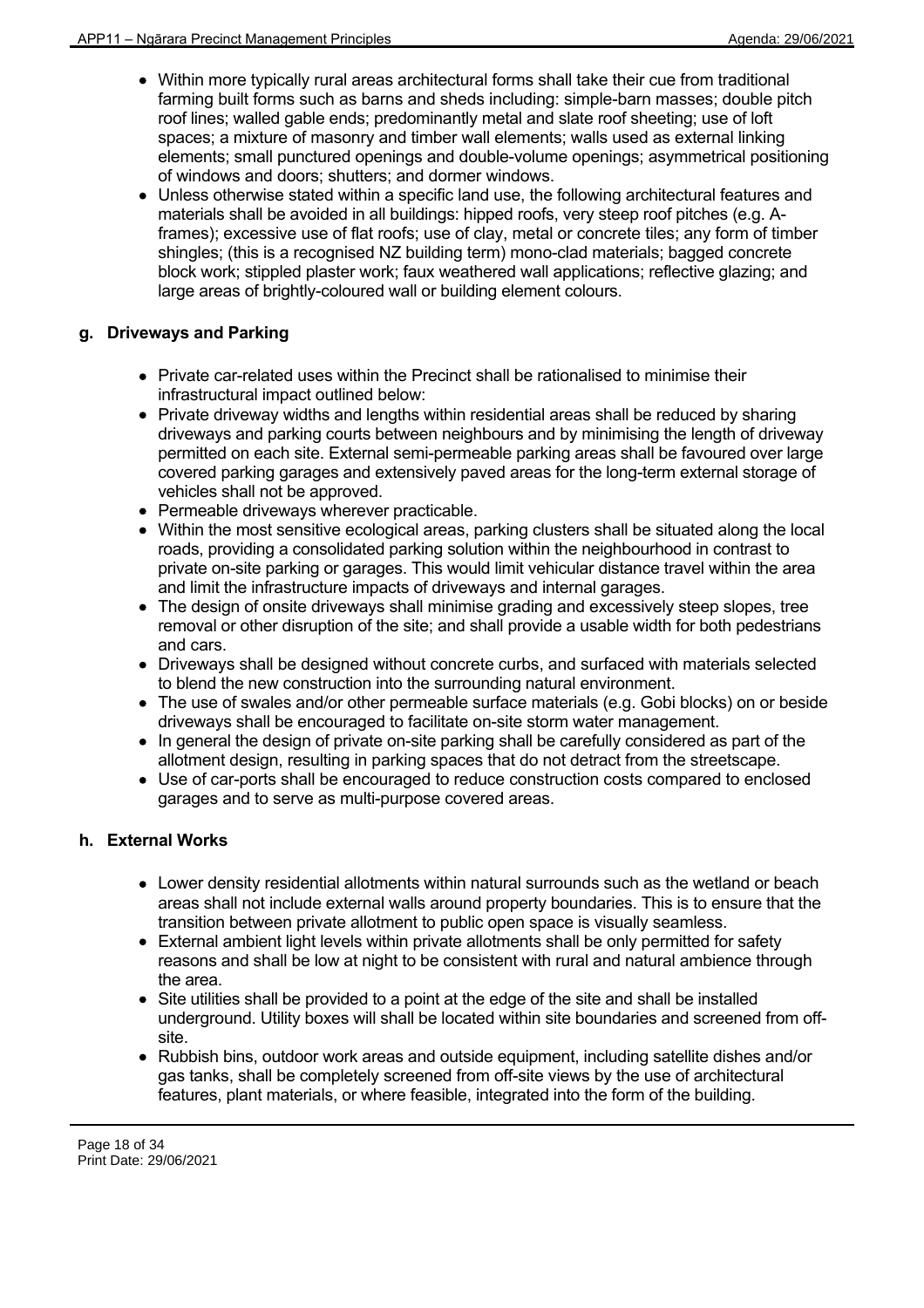- In apartments, each unit shall be provided with a dedicated enclosed storage space and shall be designed with a rubbish storage area or easy access to a communal rubbish collection area.
- Within mixed use and intensive residential areas, on site utilities shall be accessed from lanes or private courtyards; and not from streets or public pedestrian thoroughfares.

# **i. Sound and Thermal Insulation**

- In all buildings, positioning of rooms and exterior spaces shall be designed to reduce noise transmission to each other (e.g. Iin residential buildings, bedrooms shall be placed side by side and exterior living spaces shielded from each other).
- Concrete floors on ground floors shall be utilised where possible (in particular in larger buildings) to maximise temperature averaging.
- Thicker walls, higher insulation requirements and/or heavy materials shall be used to regulate temperature.

# **j. Building Signage**

- Where building signage is needed, it shall complement part of the building aesthetic, colour palette and the range of materials used in the façade.
- All signage shall not dominate the building facade in terms of size or position.
- A limited range of non-bright colours shall be used in all signs.
- Signage graphics shall be as simple as possible, with limited text. They shall only include the company/place of interest/street etc. Information such as contact details or branding slogans would be considered inappropriate.

# **k. Applicances and Fittings**

- Energy efficient devices shall be fitted into all buildings in the initial construction of all buildings. These include (but are not limited to) the following: water efficient shower heads, dual flush toilets; low energy light bulbs; and smart wiring.
- The use of solar hot water panels shall be encouraged in all residential units. Where solar panels are installed, they shall be positioned on roof planes oriented to the north or north west for maximum solar gain; and shall be integrated into the roof planes as well as into the overall aesthetic for the house.
- The use of outside water taps connected to the KCDC potable water supply shall not be allowed within residential allotments. Instead, roof water tanks shall be encouraged in all residential units. Where roof water collection tanks are provided within residential areas, tanks shall be placed underneath the garage or buildings/grounds as required.
- Where possible, integrated grey-water systems shall be used in conjunction with both Council-provided potable water supply and rainwater collection systems.
- A-grade water cylinders shall be used in all buildings.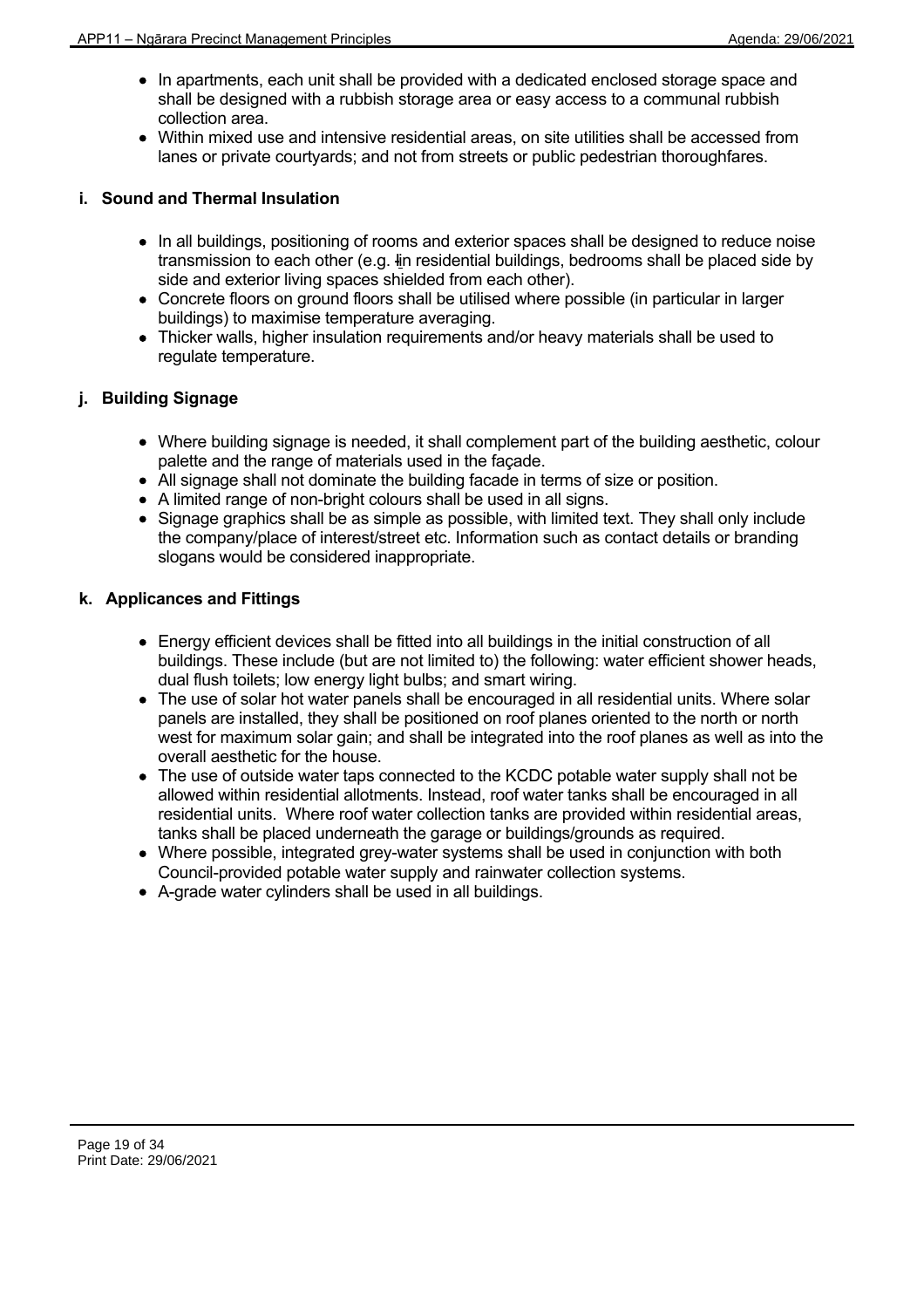NGARARA DEVELOPMENT URBAN DESIGN FRAMEWORK

![](_page_19_Figure_2.jpeg)

 $\boldsymbol{\omega}$ 

![](_page_19_Picture_4.jpeg)

# 6. MANAGE PUBLIC AND OPEN SPACES

| <b>Management Vision</b>                                                                                                                                                                                                                                                                                                                                                                                                                  | <b>Key Management Issue</b>                                                                                                                                                                                                                                                                                                                                                                                                       | <b>Key Management Principles</b>                                                                                                                                                                                                                                                                                                                                                                                                             |
|-------------------------------------------------------------------------------------------------------------------------------------------------------------------------------------------------------------------------------------------------------------------------------------------------------------------------------------------------------------------------------------------------------------------------------------------|-----------------------------------------------------------------------------------------------------------------------------------------------------------------------------------------------------------------------------------------------------------------------------------------------------------------------------------------------------------------------------------------------------------------------------------|----------------------------------------------------------------------------------------------------------------------------------------------------------------------------------------------------------------------------------------------------------------------------------------------------------------------------------------------------------------------------------------------------------------------------------------------|
| Within Ngārara a strong<br>interrelated network of public<br>spaces within each<br>neighbourhood and open<br>spaces between<br>neighbourhoods will serve to<br>provide a varied and enjoyable<br>amenity for residents and<br>visitors; building on the natural<br>landscape character, ecological<br>and cultural values of the land<br>and open spaces will provide a<br>setting for the built development<br>and the living community. | The following issues potentially<br>reduce the quality of the open<br>space framework:<br>$\bullet$ Private ownership that<br>precludes public access and<br>degrades ecological systems<br>$\bullet$ Loss of cultural landscape<br>features and values.<br>Effects of development<br>activities on indigenous flora<br>and fauna<br>Removal of native vegetation<br>lo<br>to create private views<br>Changes to hydrology caused | To achieve this vision for public<br>and open spaces, Ngārara shall<br>aim to:<br>Maintain access from urban<br>areas and through private open<br>space to public land<br>Ensure open spaces<br>lo i<br>associated with each<br>neighbourhood development<br>are co-ordinated with the open<br>space vision for its particular<br>type across the structure plan<br>area.<br>• Provision of appropriate public<br>space types and quantities |
| The wider open space                                                                                                                                                                                                                                                                                                                                                                                                                      | by cut and fill and compaction                                                                                                                                                                                                                                                                                                                                                                                                    | within neighbourhood clusters                                                                                                                                                                                                                                                                                                                                                                                                                |

Page 20 of 34 Print Date: 29/06/2021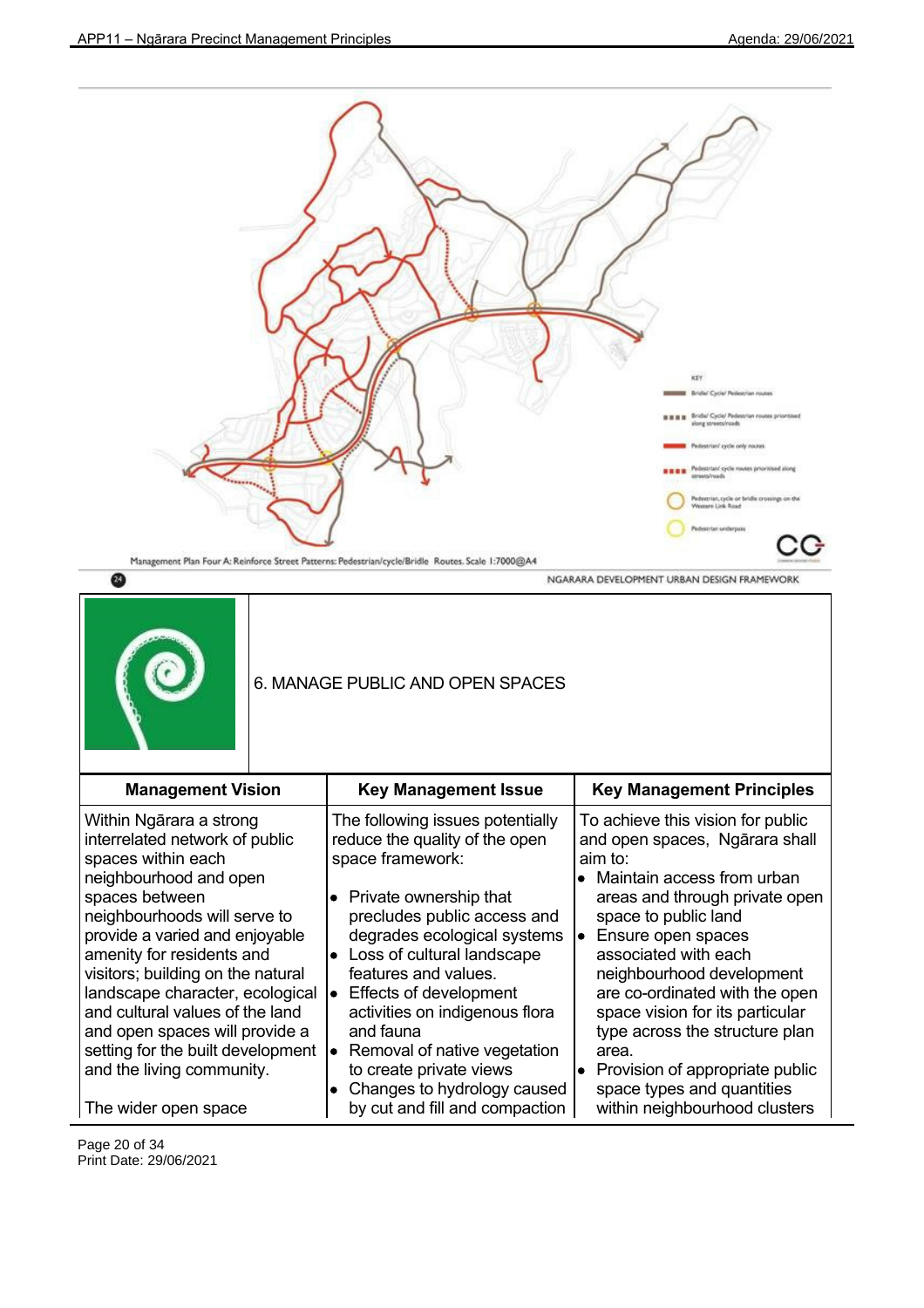| landscape surrounding the<br>development areas provides a<br>transition into rural areas across<br>the Ngārara zone from the wider  .<br>Waikanae urban context. These<br>wider open space areas vary in<br>character according to<br>vegetation, landform, outlook<br>and land uses but fit into 3 broad<br>types; wetland, forest and<br>pastoral.<br>The structure plans identifies<br>four main open space areas<br>each built upon the inherent<br>values of the landscape to<br>protect the existing ecological<br>values, maintain a diverse land<br>cover, provide amenity and<br>recreation opportunities,<br>strengthen the landscape<br>character, provide visual<br>integration of the settlement and<br>to provide some screening from<br>the surrounding Waikanae<br>township. Within each area a<br>combination of the retention of<br>existing site features and<br>proposed enhancements are<br>planned to realise the potential<br>for ecological conservation and<br>greater amenity.<br>The four areas identified are: | Lack of restrictive controls on<br>$\bullet$<br>domestic pets and potential<br>predators<br>Introduction of exotic and<br>invasive plant and aquatic<br>pest species<br>Poor hierarchy of public<br>$\bullet$<br>space nodes unrelated to the<br>community, built form uses<br>and movement routes.<br>Poor legibility of public space<br>$\bullet$<br>activities and functions within<br>development clusters.<br>Lack of flexibility of use within<br>$\bullet$<br>development cluster public<br>space.<br>Poor degree of safety & levels<br>$\bullet$<br>of accessibility<br>Large areas of open space<br>outside the identified<br>neighbourhoods clusters<br>require a co-ordinated<br>approach to protection or<br>implementation in the<br>preparation of the<br><b>Neighbourhood Development</b><br><b>Plans and the Environmental</b><br><b>Management Plan.</b> | for population & community.<br>• Provision of high quality public<br>spaces with distinct sense of<br>identity and local character.<br>Development of key public<br>$\bullet$<br>spaces at nodes in the<br>movement network.<br>Restrict the ownership of<br>$\bullet$<br>domestic cats<br>• Enforce Council bylaws<br>restricting dogs off lease to any<br>designated exercise areas<br>$\bullet$<br>Reduce the encroachment of<br>invasive plant species into<br>natural areas<br>• Prohibit aquatic pests and<br>undertaken ongoing monitoring<br>of waterbodies<br>Ensure a sustainable approach<br>is taken to the design and<br>specification of the landscape,<br>considering hard materials and<br>planting that do not require<br>excessive maintenance or<br>management such as planting<br>chosen for the specific site &<br>microclimate that will not<br>require irrigation or utilises<br>storm water systems.<br>Design of the wider open<br>spaces shall co-ordinate<br>management and ongoing |
|--------------------------------------------------------------------------------------------------------------------------------------------------------------------------------------------------------------------------------------------------------------------------------------------------------------------------------------------------------------------------------------------------------------------------------------------------------------------------------------------------------------------------------------------------------------------------------------------------------------------------------------------------------------------------------------------------------------------------------------------------------------------------------------------------------------------------------------------------------------------------------------------------------------------------------------------------------------------------------------------------------------------------------------------|---------------------------------------------------------------------------------------------------------------------------------------------------------------------------------------------------------------------------------------------------------------------------------------------------------------------------------------------------------------------------------------------------------------------------------------------------------------------------------------------------------------------------------------------------------------------------------------------------------------------------------------------------------------------------------------------------------------------------------------------------------------------------------------------------------------------------------------------------------------------------|----------------------------------------------------------------------------------------------------------------------------------------------------------------------------------------------------------------------------------------------------------------------------------------------------------------------------------------------------------------------------------------------------------------------------------------------------------------------------------------------------------------------------------------------------------------------------------------------------------------------------------------------------------------------------------------------------------------------------------------------------------------------------------------------------------------------------------------------------------------------------------------------------------------------------------------------------------------------------------------------------------------|
| • Open Space Pastoral;<br>• Open Space Wetland Buffer<br>• Open Space Forest<br><b>Open Space Conservation</b><br>$\bullet$<br>Wetland<br>Included within the Open Space<br>Conservation Wetland is a High<br>Constraint area identified on<br>Appendix A.                                                                                                                                                                                                                                                                                                                                                                                                                                                                                                                                                                                                                                                                                                                                                                                 |                                                                                                                                                                                                                                                                                                                                                                                                                                                                                                                                                                                                                                                                                                                                                                                                                                                                           | maintenance responsibilities.                                                                                                                                                                                                                                                                                                                                                                                                                                                                                                                                                                                                                                                                                                                                                                                                                                                                                                                                                                                  |

# **Public Space Management Mechanisms**

- a. Neighbourhood Development Plans (including a landscape concept)
- b. Allotment covenants
- c. Consent notices/ zone rules

| <b>Management Area &amp; Vision</b> | <b>Key Management Issues</b>                                                | <b>Key Management Principles</b>                                                |
|-------------------------------------|-----------------------------------------------------------------------------|---------------------------------------------------------------------------------|
| <b>Public Space</b>                 | $\bullet$ Quality of public space<br>$\bullet$ Public space that relates to | $\bullet$ Safety and Accessibility<br>$\bullet$ Provision of appropriate levels |

Page 21 of 34 Print Date: 29/06/2021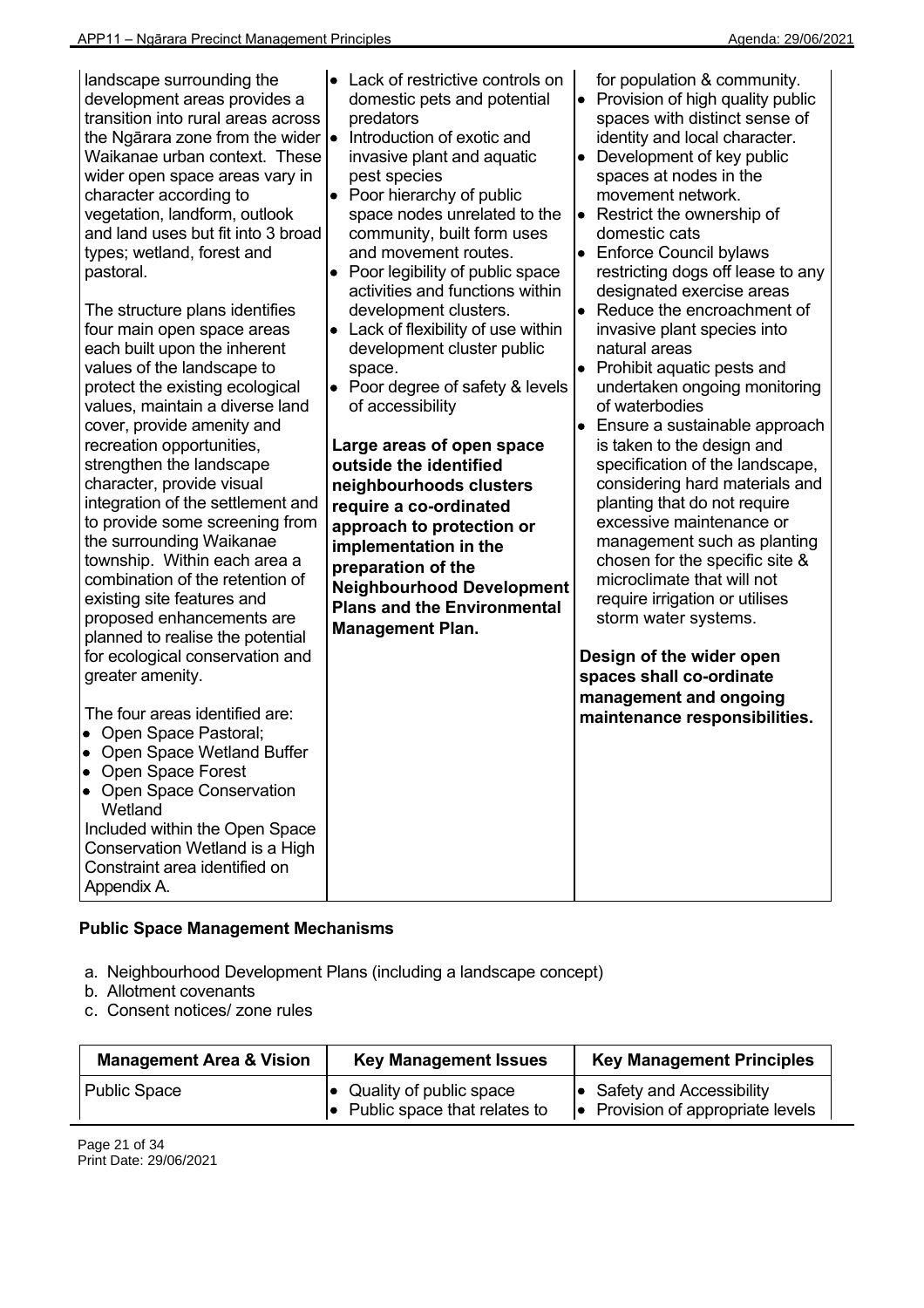| Public Spaces within the<br>Ngārara Neighbourhood<br>Development Areas should<br>provide a place for community<br>interaction, engender strong<br>local relationships, identity and<br>provide opportunities to convey<br>the Ngārara vision. | community requirements<br>Well located public space that $\bullet$<br>acts as a focus for the<br>community<br>Provision of shelter and<br>activities. | of open space for population<br>Public space that responds to<br>the local character<br>Design and connect public<br>spaces as part of the wider<br>open spaces and the open<br>space connections network.<br>Public space that functions<br>effectively for people, wildlife<br>and natural resources. |
|-----------------------------------------------------------------------------------------------------------------------------------------------------------------------------------------------------------------------------------------------|-------------------------------------------------------------------------------------------------------------------------------------------------------|---------------------------------------------------------------------------------------------------------------------------------------------------------------------------------------------------------------------------------------------------------------------------------------------------------|
|-----------------------------------------------------------------------------------------------------------------------------------------------------------------------------------------------------------------------------------------------|-------------------------------------------------------------------------------------------------------------------------------------------------------|---------------------------------------------------------------------------------------------------------------------------------------------------------------------------------------------------------------------------------------------------------------------------------------------------------|

# **Open Space Conservation Wetlands Management Mechanisms**

- a. Environmental Management Plan keyed to neighbourhood development plans
- b. Allotment covenants
- c. Consent notices/ zone rules
- d. Bylaws controlling domestic pets
- e. Public education initiatives

| <b>Management Area &amp; Vision</b>        | <b>Key Management Issues</b> | <b>Key Management Principles</b>                                                                                                                                                                                                                                                                                                                                                                                                                                                                                                                                                                                                                                                                                                                                                                                                                                                                 |
|--------------------------------------------|------------------------------|--------------------------------------------------------------------------------------------------------------------------------------------------------------------------------------------------------------------------------------------------------------------------------------------------------------------------------------------------------------------------------------------------------------------------------------------------------------------------------------------------------------------------------------------------------------------------------------------------------------------------------------------------------------------------------------------------------------------------------------------------------------------------------------------------------------------------------------------------------------------------------------------------|
| Open Space<br><b>Conservation Wetlands</b> | <b>Restrictions</b>          | Limit motorised or non-<br>motorised watercraft within the<br>wetland.<br>Limit planting of any p species<br>$\bullet$<br>outside the wetland<br>management plan and planting<br>guide.<br>• Limit unauthorised weed<br>control or plant removal outside<br>of the management plan.<br>Limit public access within the<br>$\bullet$<br>wetland.<br>• Limit shooting, trapping or any<br>modification of wildlife habitat<br>within the wetland.<br>• Exclusion of any outdoor fires.<br>• Exclusion of any dumping or<br>disposal of any material within<br>the wetland.<br>• Control of any roads, built-up<br>tracks and culverts in and<br>around the wetland.<br>$\bullet$ Exclusion of pest fish, including<br>the release of pet fish into the<br>wetland<br>• Exclusion of domestic cats and<br>mustelids.<br>• Exclusion of dogs off leash<br>(outside any designated<br>exercise areas). |
|                                            | Protect wetland hydrology    | Management needs to<br>$\bullet$<br>consider impacts of                                                                                                                                                                                                                                                                                                                                                                                                                                                                                                                                                                                                                                                                                                                                                                                                                                          |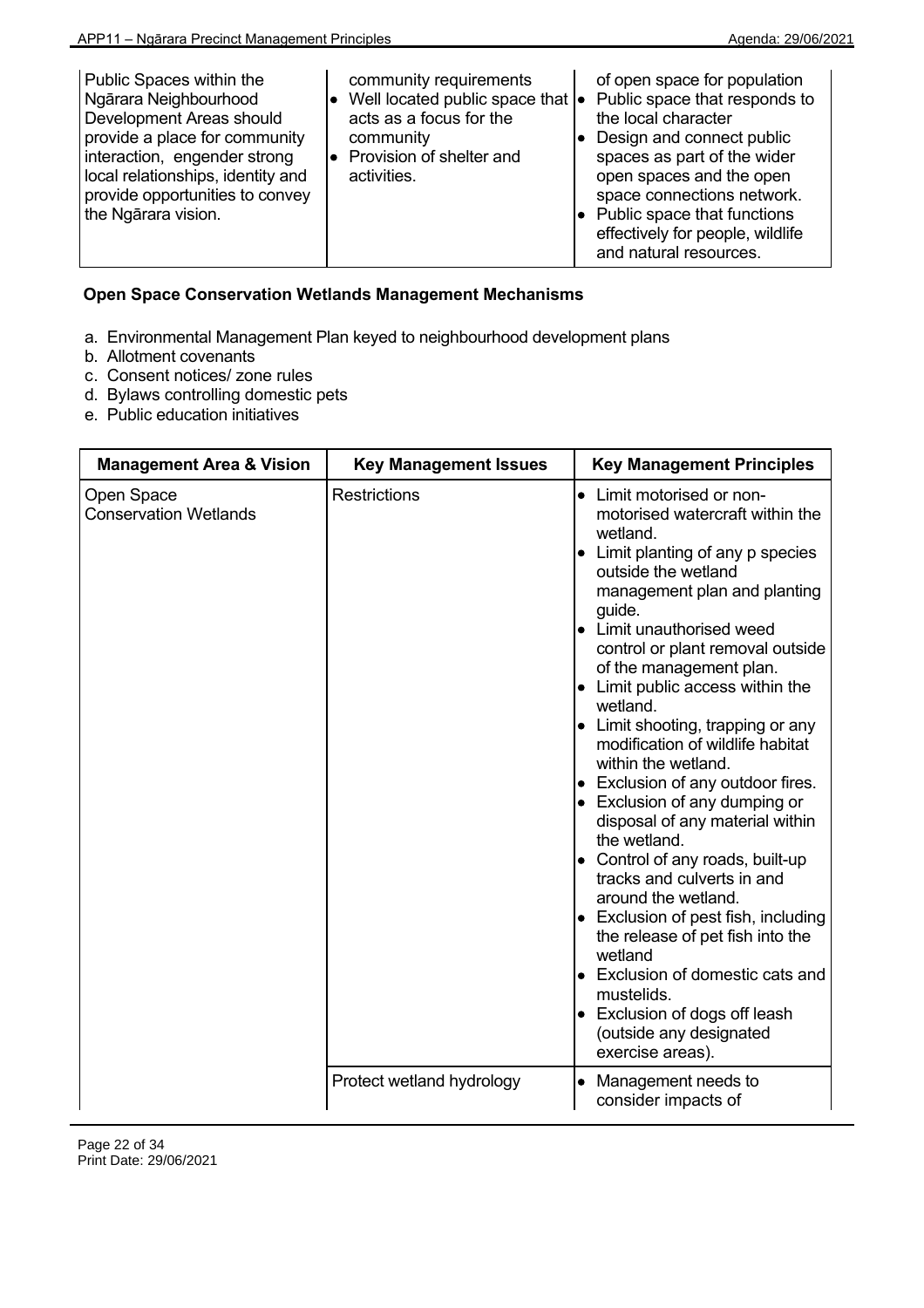|                           | surrounding land use changes<br>on wetland ecology and<br>hydrology.<br>• This may involve drain<br>clearance, channel realignment<br>etc. where provided for in a<br>wetland management plan.<br>• Development adjacent to<br>wetland catchments should<br>minimise 'impervious<br>surfaces', such as roofs,<br>driveways, roads, car parks<br>and paved areas so as to<br>minimise hydrological impacts<br>on wetlands.                                                                                                                                                                                                                                                                                  |
|---------------------------|------------------------------------------------------------------------------------------------------------------------------------------------------------------------------------------------------------------------------------------------------------------------------------------------------------------------------------------------------------------------------------------------------------------------------------------------------------------------------------------------------------------------------------------------------------------------------------------------------------------------------------------------------------------------------------------------------------|
| Stormwater & Sewerage     | • No direct discharge from<br>sewerage treatment from<br>residential properties into the<br>wetlands, or to land within 20m<br>of the conservation wetlands.<br>Ensure that stormwater runoff<br>does not pick up toxic<br>substances such as oil and<br>sediment and wash them into a<br>wetland.<br>• Ensure that any increase in<br>volume and the speed at which<br>stormwater travels does not<br>increase flooding, erosion or<br>water within the wetland.                                                                                                                                                                                                                                          |
| <b>Pest Plant Control</b> | • Control of pest plants shall be<br>undertaken by a suitably<br>qualified person to visually<br>inspect all wetland areas at<br>least once annually for weed<br>infestation. Inspection shall<br>occur preferably in spring and<br>autumn.<br>If pest plants are identified,<br>control activities shall be<br>undertaken as quickly as<br>practicable, preferably within 4<br>weeks of the inspection.<br>• Weed control activities may<br>consist of spot spraying,<br>manual removal, and/or<br>mechanical removal or any<br>other method determined to be<br>effective and suited to the<br>sensitivities of the surrounding<br>native wetland flora and<br>fauna.<br>Control activities shall comply |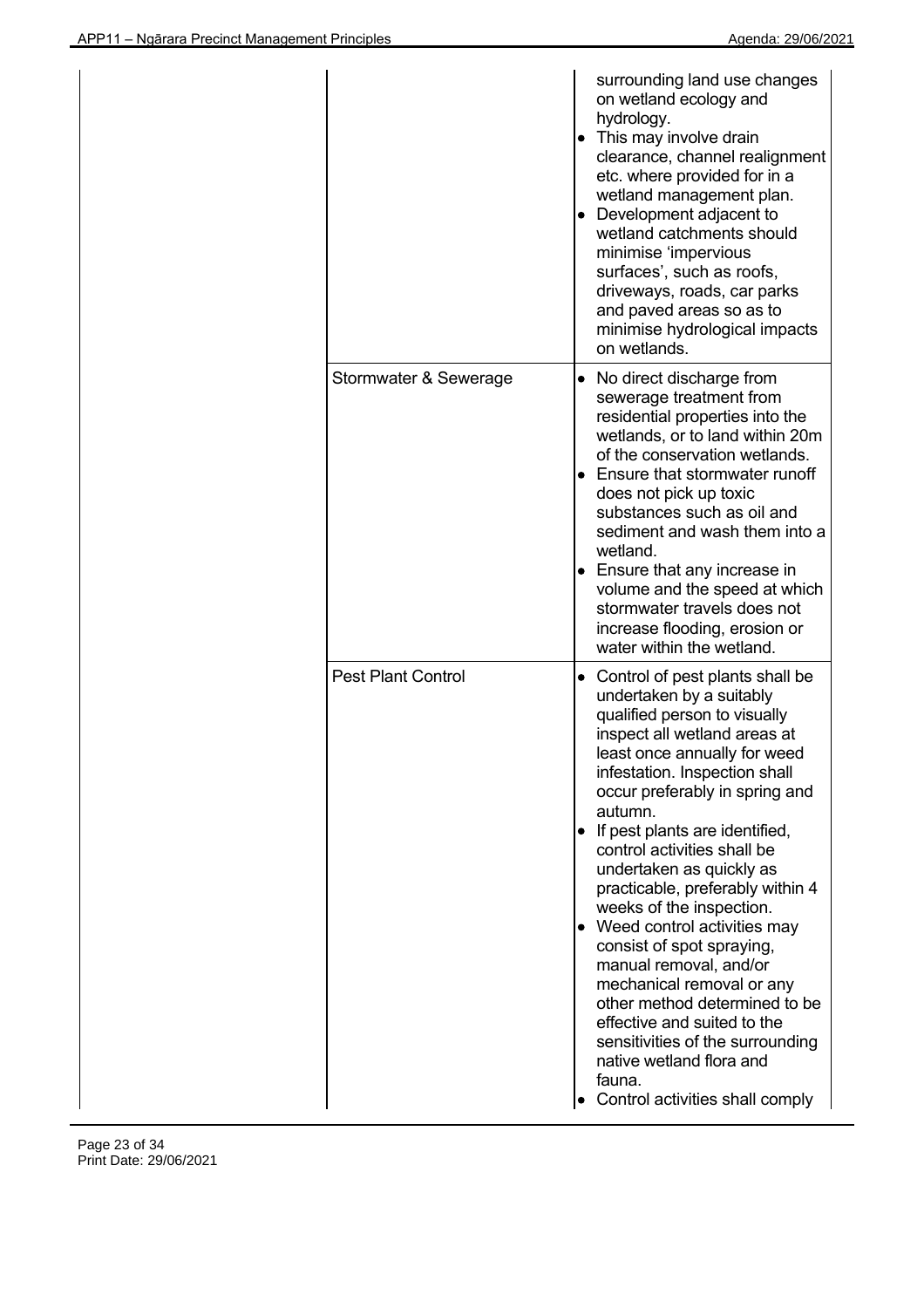|                                                                                  |                              | with all relevant resource<br>consent requirements and<br>shall avoid runoff, nitrification or<br>spray drift into the wetland.                                                                                                                                                                                                                                                                                                                                                                                                                                                                                                                                                                                                                                             |
|----------------------------------------------------------------------------------|------------------------------|-----------------------------------------------------------------------------------------------------------------------------------------------------------------------------------------------------------------------------------------------------------------------------------------------------------------------------------------------------------------------------------------------------------------------------------------------------------------------------------------------------------------------------------------------------------------------------------------------------------------------------------------------------------------------------------------------------------------------------------------------------------------------------|
|                                                                                  | Planting - Wetland Proper    | No planting allowed within the<br>$\bullet$<br>conservation wetlands unless<br>in accordance with the weed<br>control schedule or wetland<br>management plan. All planting<br>within wetlands to be eco<br>sourced.                                                                                                                                                                                                                                                                                                                                                                                                                                                                                                                                                         |
|                                                                                  | Irrigation                   | Control of Irrigation in areas<br>neighbouring wetlands.                                                                                                                                                                                                                                                                                                                                                                                                                                                                                                                                                                                                                                                                                                                    |
| <b>Management Area &amp; Vision</b>                                              | <b>Key Management Issues</b> | <b>Key Management Principles</b>                                                                                                                                                                                                                                                                                                                                                                                                                                                                                                                                                                                                                                                                                                                                            |
| Open Space<br>Conservation Wetlands - High<br>Constraints<br>(refer Appendix 10) | <b>Restrictions</b>          | • Restrict motorised or non-<br>motorised watercraft within the<br>wetland.<br>• Restrict planting of any species<br>outside the wetland<br>management plan and planting<br>guide.<br>• Restrict unauthorised weed<br>control or plant removal outside<br>of the management plan.<br>• Restrict public access within<br>the wetland.<br>• Restrict shooting, trapping or<br>any modification of wildlife<br>within the wetland.<br>• Exclusion of any outdoor fires.<br>• Exclusion of any dumping or<br>disposal of any material within<br>the wetland.<br>• Control of any roads, built-up<br>tracks and culverts in and<br>around the wetland.<br>Pest fish<br>$\bullet$<br>Domestic cats and mustelids.<br>• Dogs off leash (outside any<br>designated exercise areas). |
|                                                                                  | Protect wetland hydrology    | Management needs to<br>$\bullet$<br>consider impacts of<br>surrounding land use changes<br>on wetland hydrology.<br>• Development adjacent to<br>wetland catchments should<br>minimise 'impervious<br>surfaces', such as roofs,<br>driveways, roads, car parks<br>and paved areas so as to<br>minimise hydrological impacts<br>on wetlands.                                                                                                                                                                                                                                                                                                                                                                                                                                 |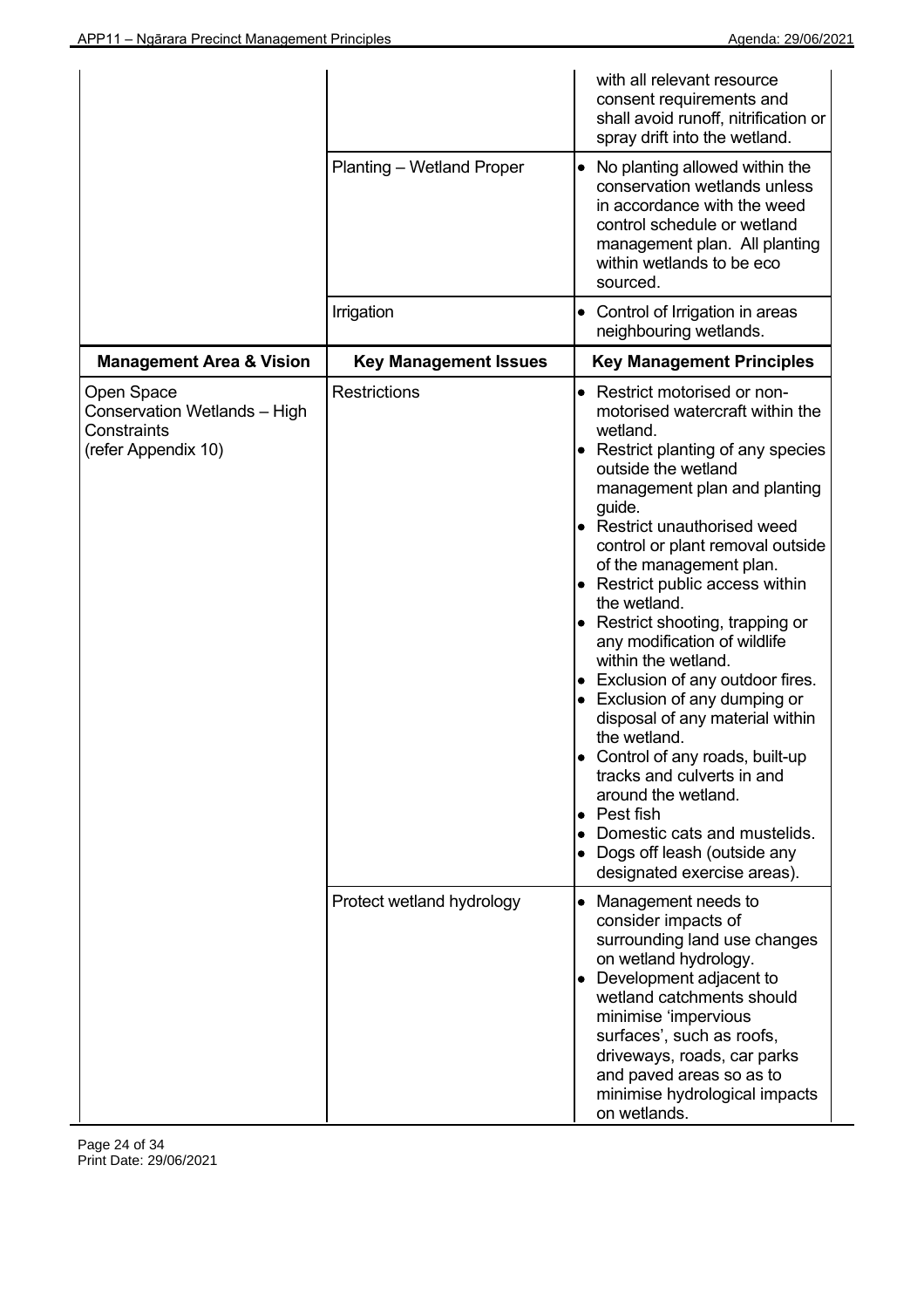| Stormwater & Sewerage     |   | • No direct discharge from<br>sewerage treatment from<br>residential properties into the<br>wetlands, or to land within 20m<br>of the conservation wetlands.<br>Ensure that stormwater runoff<br>does not pick up toxic<br>substances such as oil and<br>sediment and wash them into a<br>wetland.<br>• Ensure that any increase in<br>volume and the speed at which<br>stormwater travels does not<br>increase flooding, erosion or<br>water within the wetland.                                                                                                                                                                                                                                                                                                                                                                                                                                                                                                                                                                                                |
|---------------------------|---|------------------------------------------------------------------------------------------------------------------------------------------------------------------------------------------------------------------------------------------------------------------------------------------------------------------------------------------------------------------------------------------------------------------------------------------------------------------------------------------------------------------------------------------------------------------------------------------------------------------------------------------------------------------------------------------------------------------------------------------------------------------------------------------------------------------------------------------------------------------------------------------------------------------------------------------------------------------------------------------------------------------------------------------------------------------|
| <b>Pest Plant Control</b> |   | • Pest plant control requires an<br>annual programme undertaken<br>concurrently with QEII and<br>Greater Wellington.<br>Control of pest plants shall be<br>undertaken by a suitably<br>qualified person to visually<br>inspect all wetland areas for<br>pest plants at least twice per<br>year for the first three years<br>and annually thereafter.<br>Inspection would occur<br>preferably in spring and<br>autumn.<br>• If pest plants are identified,<br>control activities shall be<br>undertaken as quickly as<br>practicable, preferably within 4<br>weeks of the inspection.<br>Weed control activities may<br>consist of spot spraying,<br>manual removal, and/or<br>mechanical removal or any<br>other method determined to be<br>effective for that specific pest<br>plant and considered<br>appropriate given the<br>sensitivities of the surrounding<br>native wetland flora and<br>fauna.<br>• Control activities shall comply<br>with all relevant resource<br>consent requirements and<br>shall avoid runoff or spray drift<br>into the wetland. |
| Planting - Wetland Proper | ٠ | No planting allowed within the<br>conservation wetlands unless<br>in accordance with the weed                                                                                                                                                                                                                                                                                                                                                                                                                                                                                                                                                                                                                                                                                                                                                                                                                                                                                                                                                                    |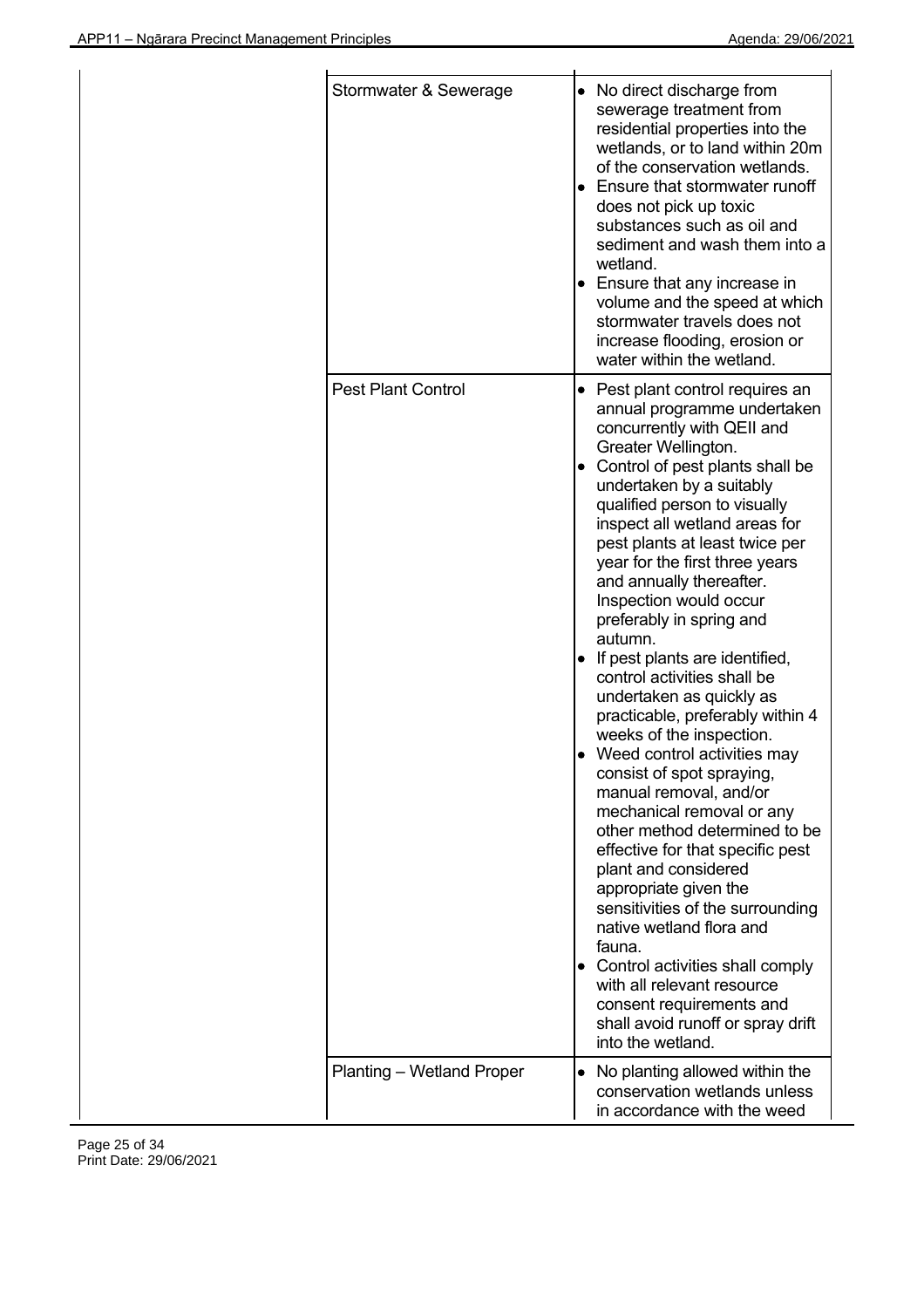|  |            | control schedule or wetland<br>management plan. All planting<br>within wetlands to be eco<br>sourced. |
|--|------------|-------------------------------------------------------------------------------------------------------|
|  | Irrigation | $\bullet$ Control of Irrigation in areas<br>neighbouring wetlands.                                    |

# **Open Space Wetland Buffers Management Mechanisms**

- a. Environmental Management Plan keyed to neighbourhood development plans
- b. Allotment covenants
- c. Consent notices/ zone rules

| <b>Management Area &amp; Vision</b>                                                                                                                                                                                                                                                                                                                                                                                                                                                                                                                         | <b>Key Management Issues</b>                          | <b>Key Management Principles</b>                                                                                                                                                                                                                                                                                                                                                                                                                                                                                                                                               |
|-------------------------------------------------------------------------------------------------------------------------------------------------------------------------------------------------------------------------------------------------------------------------------------------------------------------------------------------------------------------------------------------------------------------------------------------------------------------------------------------------------------------------------------------------------------|-------------------------------------------------------|--------------------------------------------------------------------------------------------------------------------------------------------------------------------------------------------------------------------------------------------------------------------------------------------------------------------------------------------------------------------------------------------------------------------------------------------------------------------------------------------------------------------------------------------------------------------------------|
| Open Space<br><b>Wetland Buffers.</b><br>The Open Space Wetlands<br>Buffers should be public open<br>space. They shall generally be<br>a minimum 20m in width but in<br>certain areas, a greater width<br>may be required to ensure the<br>buffer is sufficient to maintain<br>the ecological health of K066<br>and K133. The purpose of the<br>buffer is to protect and enhance<br>the wetland's ecological health.<br>An ecological survey would be<br>required as part of production of<br>the neighbourhood plan, to<br>define the extent of the buffer | <b>Restrictions</b>                                   | Control of unauthorised<br>$\bullet$<br>planting, weed control or plant<br>removal inconsistent with the<br><b>Environmental Management</b><br>Plan formed as part of the<br>Neighbourhood Development<br>Plan.<br>• Control of shooting, trapping or<br>any modification of exotic<br>waterfowl and pest fish within<br>the Open Space Wetland<br>Buffer.<br>• Exclusion of fires, dumping or<br>disposal of any material within<br>the Open Space Wetland<br>Buffer.<br>• Generally, roads should avoid<br>buffer areas;                                                     |
|                                                                                                                                                                                                                                                                                                                                                                                                                                                                                                                                                             | <b>Establishment of Cover</b><br>following earthworks | • Rapid establishment of cover<br>following earthworks and or<br>vegetation removal is essential<br>to prevent weed species<br>establishing.<br>• As soon as practicable<br>following the completion of any<br>earthworks the ground should<br>be sown with an appropriate<br>grass or planted with<br>appropriate native species.<br>Grass selection should avoid<br>species with the potential to<br>out-compete or invade native<br>dune vegetation.<br>• Hydroseeding is the preferred<br>method of grass establishment<br>to minimise topsoil runoff into<br>the wetland. |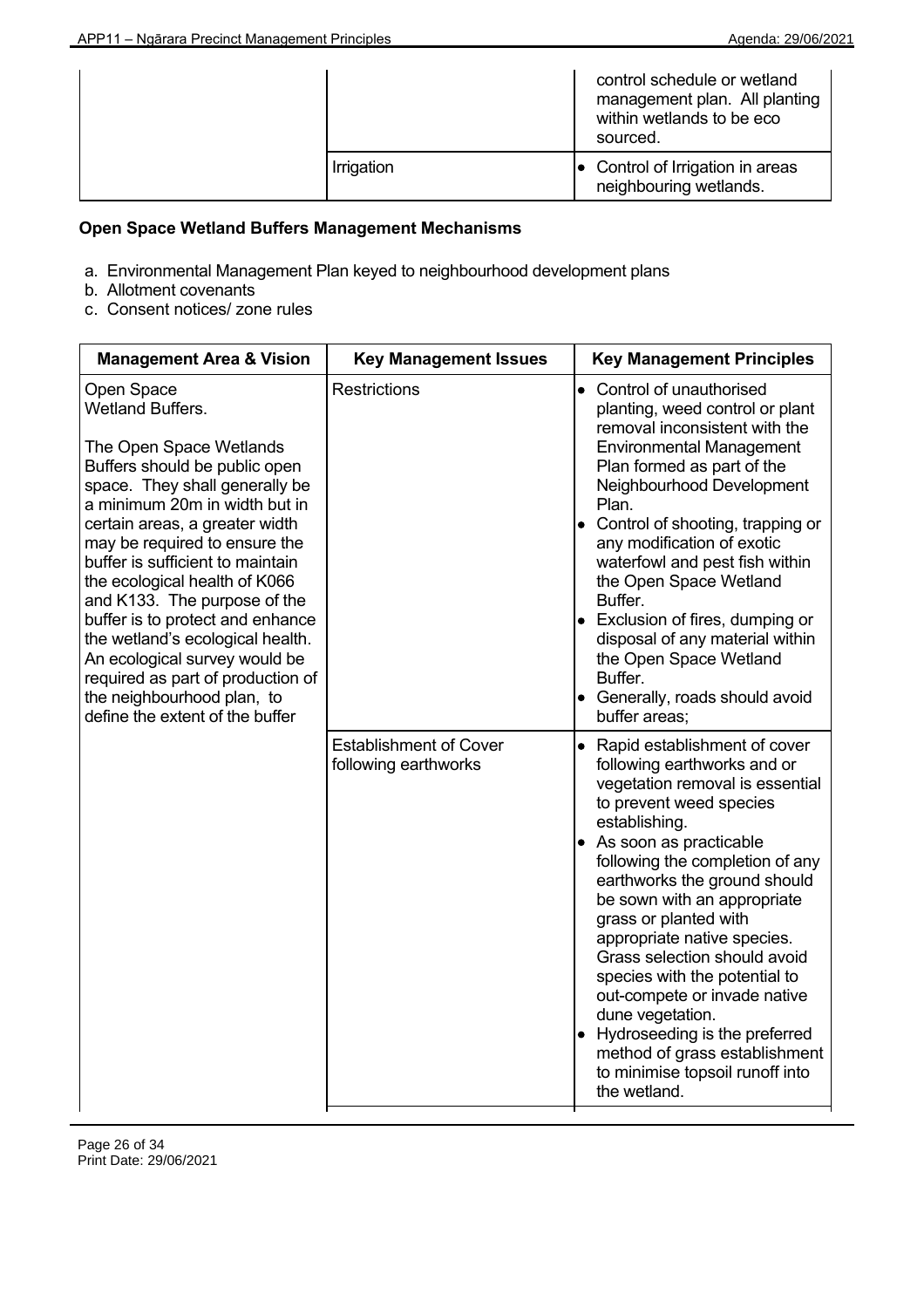| Planting                          | ٠ | Planting within the wetland<br>margin is intended to reduce<br>weed species, ensure a good<br>coverage of vegetation but<br>retain the vegetation as<br>grasses, vines and low shrubs<br>(<2m) to maintain open space<br>and provide a buffer between<br>the residential properties and<br>the wetland.<br>All vegetation planted within the<br>dune covenant shall be<br>indigenous species. Species<br>should be carefully selected to<br>ensure that they are not likely<br>to pose a threat to the<br>ecological values of the<br>adjacent wetland.<br>Planting a buffer of native<br>plants around the wetland edge<br>shall help catch sediment and<br>nutrients before they enter the<br>wetland or neighbouring<br>streams. Dense planting with<br>one productive species can be<br>the best option for pollution<br>control. |
|-----------------------------------|---|---------------------------------------------------------------------------------------------------------------------------------------------------------------------------------------------------------------------------------------------------------------------------------------------------------------------------------------------------------------------------------------------------------------------------------------------------------------------------------------------------------------------------------------------------------------------------------------------------------------------------------------------------------------------------------------------------------------------------------------------------------------------------------------------------------------------------------------|
| <b>Planting – Wetland Margins</b> | ٠ | Planting of the wetland<br>surrounds, or that area within<br>20 metres of the wetland edge<br>but not including the wetland<br>margin, is important for<br>reducing weed growth and<br>providing the Open Space<br>Wetland Buffer. This area also<br>provides visual amenity for the<br>adjacent homes.<br>These plantings should be<br>planned and coordinated to<br>ensure that planting by one<br>landowner does not adversely<br>affect the visual amenity of<br>his/her neighbours.                                                                                                                                                                                                                                                                                                                                              |
| Mowing                            | ٠ | The Open Space Wetland<br>Buffer design shall ensure that<br>managed lawns associated<br>with dwellings do not extend to<br>the conservation wetlands.<br>Areas surrounding the Open<br>Space Wetland Buffer shall<br>include rules within the<br>neighbourhood design guide to<br>ensure the lawns are permitted                                                                                                                                                                                                                                                                                                                                                                                                                                                                                                                     |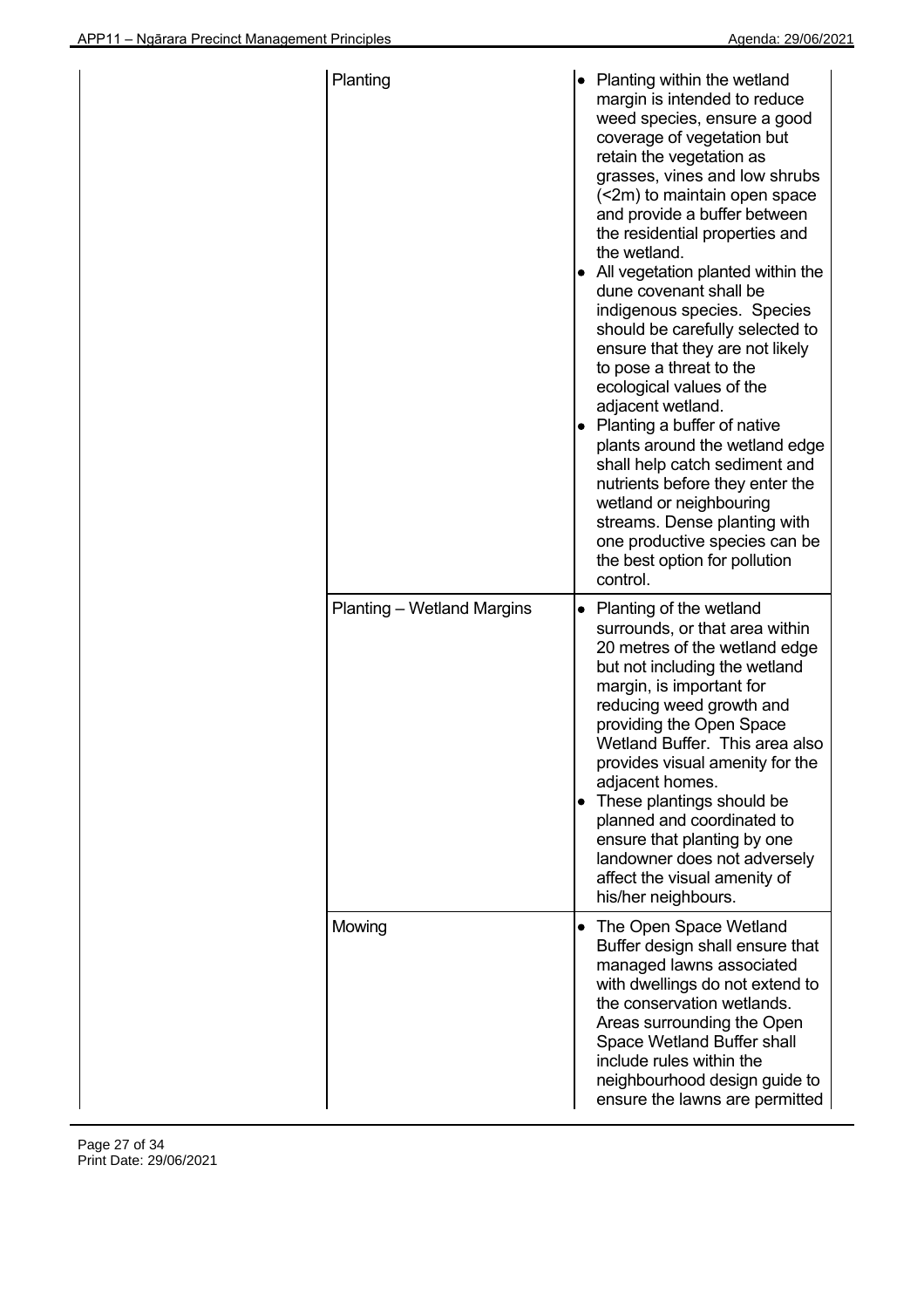|                        | only where appropriate. Other<br>than for recreational access<br>and open space mowing within<br>the Open Space Wetland<br>Buffer shall be prohibited.<br>• Grass cuttings shall not be<br>used as mulch around<br>plantings in any location within<br>the Open Space Wetland<br>Buffers, however, no grass<br>clippings should enter the<br>waste stream destined for<br>landfill.                                                                                                                                                                                                                                                                                     |
|------------------------|-------------------------------------------------------------------------------------------------------------------------------------------------------------------------------------------------------------------------------------------------------------------------------------------------------------------------------------------------------------------------------------------------------------------------------------------------------------------------------------------------------------------------------------------------------------------------------------------------------------------------------------------------------------------------|
| Fertilizer application | • Any plant fertiliser required for<br>successful establishment of<br>buffer planting shall be a slow<br>release product applied within<br>the drip line of individual plants<br>(rather than general surface<br>application) preferably below<br>the ground surface.<br>Fertiliser shall not be applied<br>within 10 metres of the wetland<br>edge. If the ground inclines<br>towards the wetland, fertiliser<br>shall not be applied within 30<br>metres of the wetland edge.<br>Fertiliser shall not be applied<br>within 50m of any wetland<br>during windy conditions when it<br>would be reasonably expected<br>that fertiliser may be blown into<br>any wetland. |

# **Open Space Forest Management Mechanisms**

- a. Environmental Management Plan keyed to neighbourhood development plans
- b. Consent notices/ zone rules

| <b>Management Area &amp; Vision</b>                                                                                                                                                                                                                                                                                          | <b>Key Management Issues</b> | <b>Key Management Principles</b>                                                                                                                                                                                                                                                                                                                                                     |
|------------------------------------------------------------------------------------------------------------------------------------------------------------------------------------------------------------------------------------------------------------------------------------------------------------------------------|------------------------------|--------------------------------------------------------------------------------------------------------------------------------------------------------------------------------------------------------------------------------------------------------------------------------------------------------------------------------------------------------------------------------------|
| Open Space<br>Forest<br>Forest areas, whilst providing a<br>landscape and urban transition<br>into rural areas across the<br>Ngārara zone from the wider<br>Waikanae urban context, would<br>also act as a visual buffer<br>between neighbourhoods,<br>reinforce the existing landscape<br>character to create a distinctive | Planting                     | Trialling of various species and<br>management techniques.<br>• Planting should be at a suitable<br>density that deters weed<br>species.<br>$\bullet$ Forest planting should be<br>appropriately sited to minimise<br>shading and canopy overhang<br>to residential properties.<br>$\bullet$ Forest planting should consist<br>primarily of indigenous<br>species. Species should be |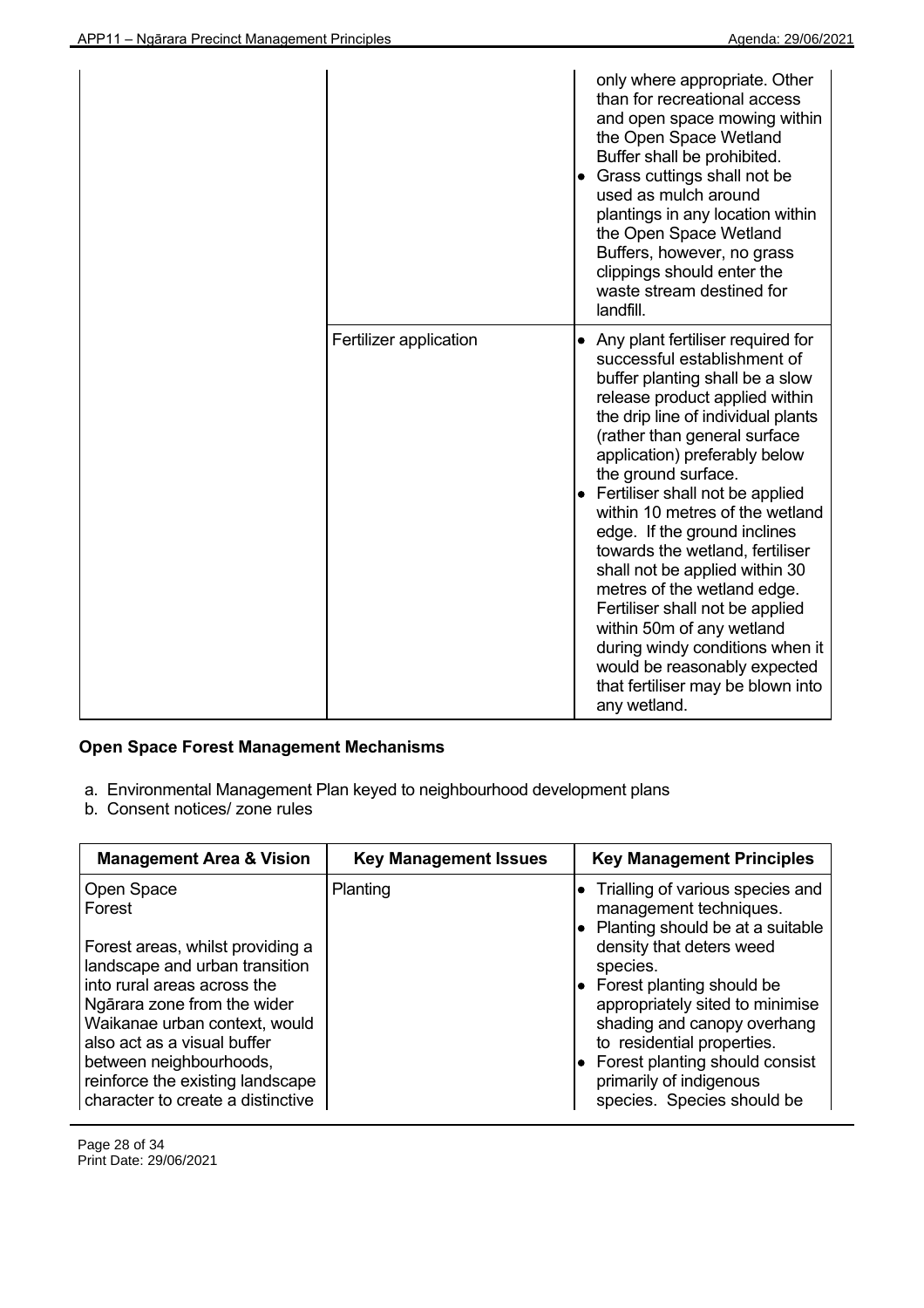| landscape setting for each<br>adjoining neighbourhood.<br>Areas of Forest open space                                                                                                                                                                                                                                                                                                                                                                                                                                                                                                           |                                         | carefully selected to ensure<br>that they are not likely to pose a<br>threat to the ecological values<br>of adjacent forest remnants.                                                                                                                                                                                                                                                     |
|------------------------------------------------------------------------------------------------------------------------------------------------------------------------------------------------------------------------------------------------------------------------------------------------------------------------------------------------------------------------------------------------------------------------------------------------------------------------------------------------------------------------------------------------------------------------------------------------|-----------------------------------------|-------------------------------------------------------------------------------------------------------------------------------------------------------------------------------------------------------------------------------------------------------------------------------------------------------------------------------------------------------------------------------------------|
| would serve to mitigate the<br>noise and visual effects of the<br>NLR from nearby residential<br>areas.<br>Whilst providing habitat for<br>indigenous flora and fauna, the<br>forest areas should also provide<br>areas for public access,<br>recreational trails, cycle<br>connections and bridleways<br>linking neighbourhood clusters,<br>ecological features and the<br>surrounding open spaces.<br>Long-term the aim of these<br>forest allotments is to<br>revegetate appropriate areas to<br>provide an open forested<br>character representative of<br>historical vegetation patterns. | Maintenance and ongoing<br>surveillance | Development of a<br>$\bullet$<br>management strategy for the<br>planting, maintenance and<br>ongoing inter planting of the<br>forest area.<br>• Quarterly surveillance should<br>be undertaken during the first<br>five years, with weeding and<br>plant replacement undertaken<br>as required.<br>• Any weed species should be<br>removed by hand and include<br>follow-up surveillance. |

# **Open Space Pastoral Management Mechanisms**

- a. Environmental Management Plan keyed to neighbourhood development plans
- b. Allotment covenants
- c. Consent notices/ zone rules

| <b>Management Area &amp; Vision</b>                                                                                                                                                                                                                                                                                                                                                                                                                                                                                | <b>Key Management Issues</b> | <b>Key Management Principles</b>                                                                                                                                                                                                                   |
|--------------------------------------------------------------------------------------------------------------------------------------------------------------------------------------------------------------------------------------------------------------------------------------------------------------------------------------------------------------------------------------------------------------------------------------------------------------------------------------------------------------------|------------------------------|----------------------------------------------------------------------------------------------------------------------------------------------------------------------------------------------------------------------------------------------------|
| Open Space<br>Pastoral<br>The most productive area of<br>farmland to the north east of the<br>site should be consolidated and<br>should continue to maintain the<br>existing character of the open<br>farmland.<br>The vision for the pastoral area<br>is to maintain the existing open<br>landscape character to provide<br>an appropriate landscape<br>setting for the proposed<br>neighbourhood development<br>areas and to allow for continued<br>use for appropriate farming and<br>horticultural activities. | Grazing                      | Developing a corridor of<br>$\bullet$<br>pastoral land parcels that<br>allows easy movement of<br>stock in a manner that does<br>not restrict access to<br>Neighbourhood Development<br>Areas.                                                     |
|                                                                                                                                                                                                                                                                                                                                                                                                                                                                                                                    | <b>Stock</b>                 | • Selection of appropriate stock<br>and animal husbandry<br>techniques near residential<br>areas. For instance, selection<br>of animals which may cause<br>restrictions on public access to<br>pastoral areas during key times<br>such as lambing. |
|                                                                                                                                                                                                                                                                                                                                                                                                                                                                                                                    | Reverse sensitivity          | Location of stock yards,<br>$\bullet$<br>shearing sheds and related-<br>activities away from sensitive<br>land uses.                                                                                                                               |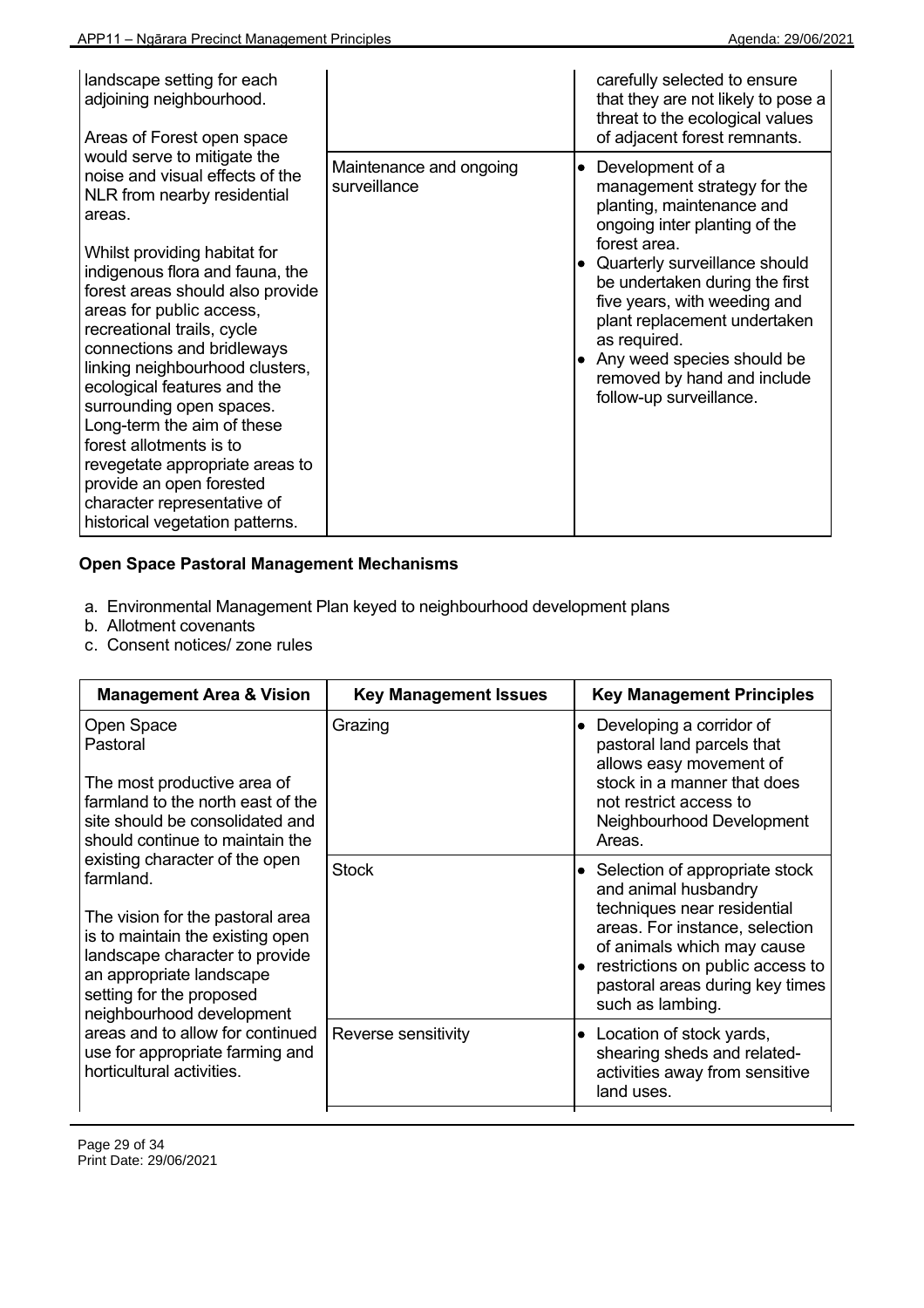| Fencing      | $\bullet$ A range of fencing types that<br>complement adjacent<br>landuses.                                                                                                                                                                                                           |
|--------------|---------------------------------------------------------------------------------------------------------------------------------------------------------------------------------------------------------------------------------------------------------------------------------------|
| Horticulture | $\bullet$ Horticultural activities shall be<br>located to best avoid amenity<br>conflicts with adjacent<br>residential areas. Horticultural<br>species that require frequent<br>applications of fertilisers shall<br>be avoided with the selection of<br>heirloom varieties promoted. |

![](_page_29_Figure_3.jpeg)

**Appendix A – Open Space Conservation Wetland – High Constraint**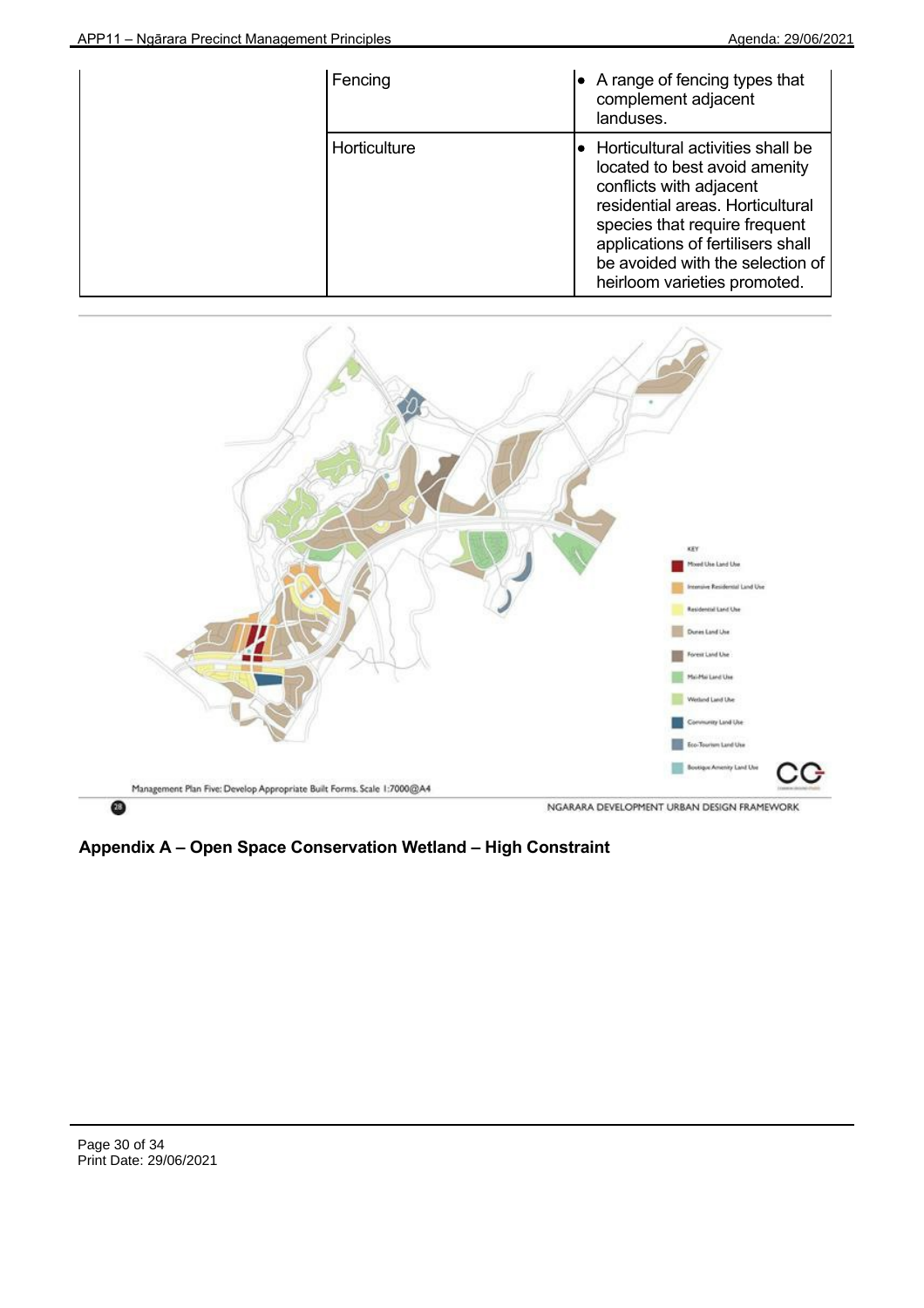![](_page_30_Figure_2.jpeg)

7. Social Equity Management Principles

![](_page_30_Picture_4.jpeg)

| <b>Management Vision</b>                                                                                                                                 | <b>Key Management Issue</b>                                                                               | <b>Key Management Principles</b>                                                                                                                          |
|----------------------------------------------------------------------------------------------------------------------------------------------------------|-----------------------------------------------------------------------------------------------------------|-----------------------------------------------------------------------------------------------------------------------------------------------------------|
| Ngārara shall provide social<br>(shared) equity to provide long<br>term, intergenerational benefits<br>for new and existing residents of                 | There are many demonstrations<br>of poor planning outcomes in a<br>country as young as New<br>Zealand.    | Maypole shall establish a Ngārara<br>Body Corporate (or appropriate<br>mechanism) to promote and<br>realise objectives. Ngārara aims                      |
| Waikanae. Carefully designed<br>settlement shall engender a<br>sense of belonging, pride of<br>place, leading to community<br>cohesiveness and intrinsic | The lack of a structured<br>approach to planning may lead<br>to any of the following negative<br>impacts. | to provide intergenerational social<br>(shared) equity through high<br>quality planning and<br>implementation including;                                  |
| security.<br>The goal is that Ngarara shall<br>become a model of best<br>practice and a yard stick by                                                    | loss of access to natural<br>environment<br>lack of, or poorly planned<br>amenity                         | build sustainable infrastructure<br>$\bullet$<br>$\bullet$ plan affordable housing<br>matched to a full demographic<br>range<br>develop strong networks - |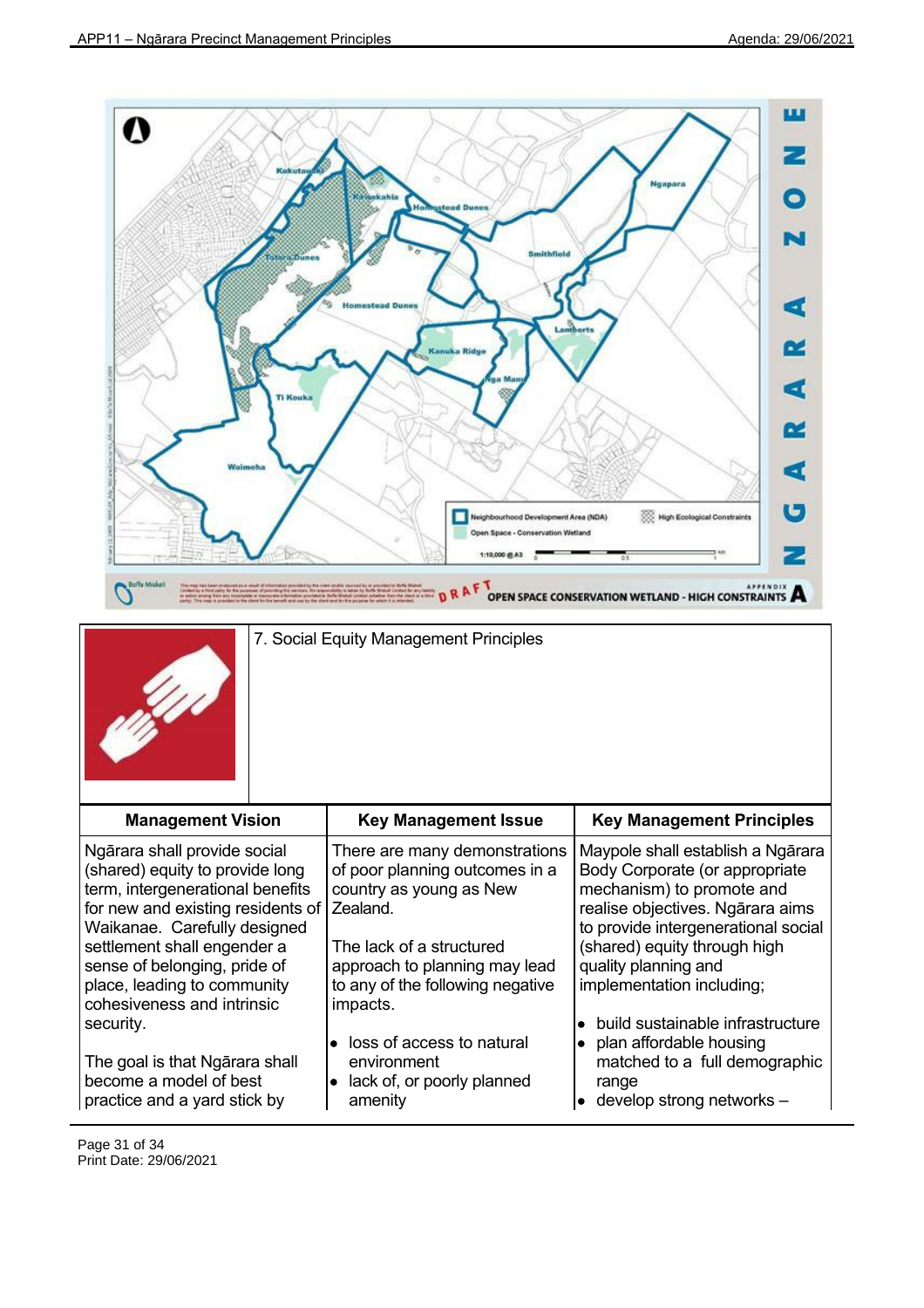| which future settlements<br>measure themselves. | poorly designed or inadequate<br>infrastructure<br>These impacts may become a<br>burden to a community.<br>In some cases this can lead to a<br>loss of opportunity, both social<br>and commercial and loss of<br>productivity. Coupled with high<br>capital (including compliance),<br>operational and maintenance<br>costs, the effects pervading the<br>community are manifold and far<br>reaching, in some cases<br>creating a long term cloud of<br>negativity; a model of | physical and social<br>promote aesthetics<br>$\bullet$<br>commemorate Ngarara and<br>$\bullet$<br>Waikanae cultural history<br>provide generous open space<br>networks and encourage,<br>appreciation and connection to<br>nature.<br>provide opportunity for art<br>$\bullet$<br>expression.<br>promote environmental<br>$\bullet$<br>awareness |
|-------------------------------------------------|--------------------------------------------------------------------------------------------------------------------------------------------------------------------------------------------------------------------------------------------------------------------------------------------------------------------------------------------------------------------------------------------------------------------------------------------------------------------------------|--------------------------------------------------------------------------------------------------------------------------------------------------------------------------------------------------------------------------------------------------------------------------------------------------------------------------------------------------|
|                                                 | environmental, economic and<br>social un-sustainability.                                                                                                                                                                                                                                                                                                                                                                                                                       |                                                                                                                                                                                                                                                                                                                                                  |

To meet the objectives outlined above, the approach to development within Ngārara is:

- a. establish Ngārara Body Corporate
- b. construct sustainable infrastructure
- c. plan for affordability and suitability
- d. create networks
- e. promote aesthetics
- f. commemorate cultural history
- g. optimise access to open space
- h. promote environmental awareness and best practice through ongoing education

# **a. Ngārara Body Corporate**

- A body corporate shall be established to represent the interests of Ngārara residents with regard to the administration of management plans, codes and compliance matters. Ngārara Body Corporate (NBC) shall establish a working relationship with Maypole and Council, providing an interface with the developer and the wider community.
- NBC shall work in partnership with Council to manage public open space. Council should represent the wider community and contribute according to the wider community benefit.

# **b. Sustainable Infrastructure**

Structure planning has been undertaken to identify existing infrastructure and measure available capacity. Optimising existing infrastructure and planning for future settlement, whilst staging new development shall ensure available capacity in the long term. The plan for the development is to design and construct using high quality materials, leading edge techniques and technologies ensuring efficiency and long service life. These approaches shall have the added benefit of decreasing long term maintenance and improving infrastructure security by providing greater connectedness.

# **c. Affordability and Suitability**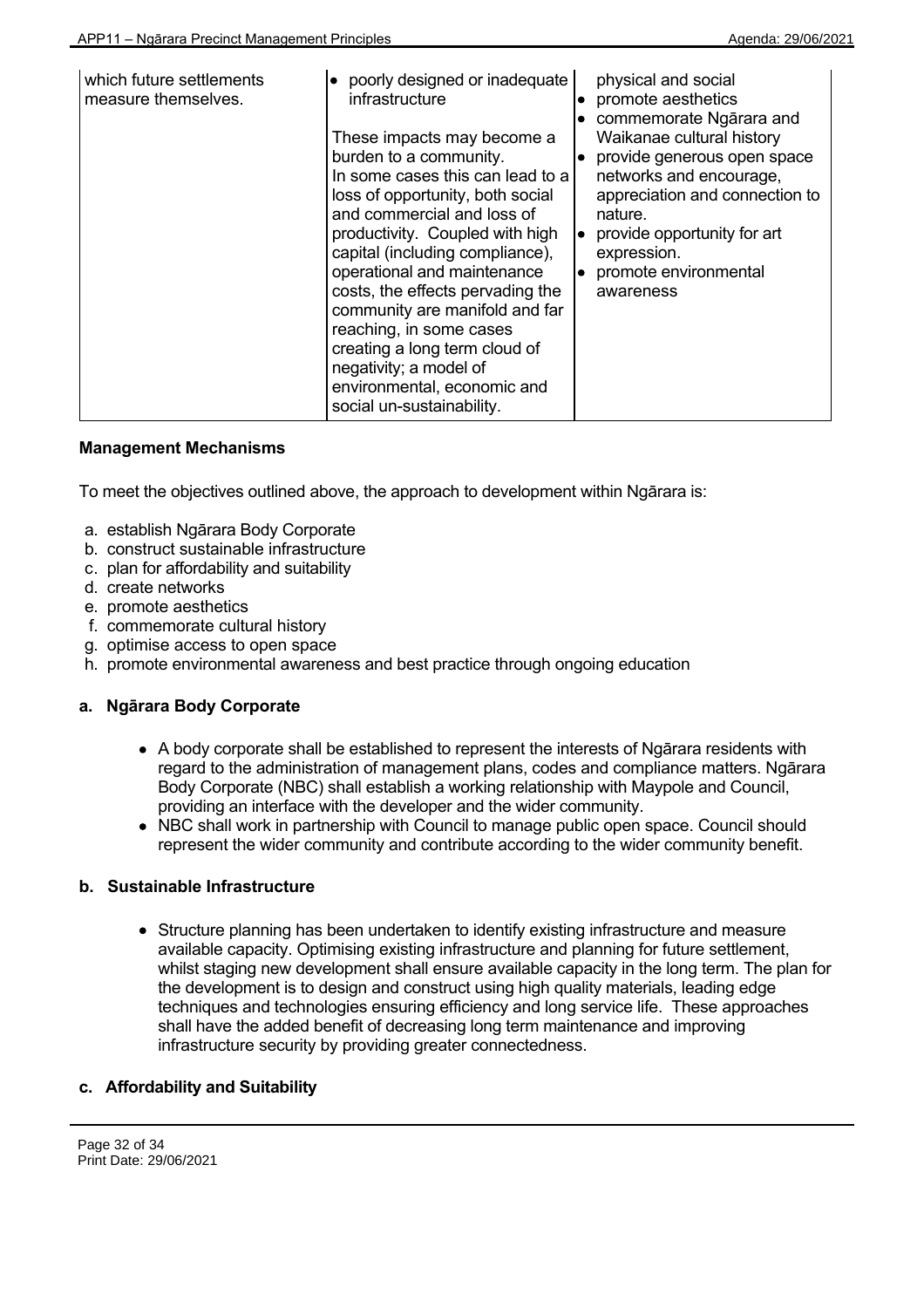- There are a number of market forces affecting affordability that are beyond the control of any developer. That said, there are some things that are able to be controlled that increase affordability. Maypole has a goal of providing a living environment that is conducive to community. To realise this goal, a range of affordable product must be offered the market to attract a cross section representative of a full demographic profile.
- Affordable homes shall be a planned in an integrated manner, providing entry level opportunity to young first home owners.
- Suitably designed homes and living environments shall encourage elders to remain in their community and continue to participate (opposing the trend of segregation by retirement villages) Management shall aim to;
	- minimise costs through careful planning and design
	- $\circ$  offer a range of home options, suiting individuals and families from across the demographic range
	- o strive to reduce compliance costs through design, systems and plan presentation
	- $\circ$  develop a working relationship with Council with the goal to investigate and maximise efficiencies through all levels of consenting

# **d. Networks**

- Well designed road, cycle, walking and bridal (CWB) networks shall be planned and constructed to provide optimum human connectedness. The network shall connect existing and planned new amenity for the wider community. Greater connectedness would lead to well used amenity, greater social cohesion and an intrinsically safe and secure living environment. The network shall encourage a walkable community, providing movement options that lessen motor vehicle impacts and promote physical and mental well being
- A leading edge digital backbone shall provide further connectedness within Ngārara through a community website and beyond, providing opportunity for small and home based business.

# **e. Aesthetics**

- Whilst creating benefits that are somewhat less tangible, aesthetics can definitely add to social equity. Aesthetics can add to an individuals sense of well being, leading to identification with or a pride of place, thereby adding to community well being.
- *The Design Statement and Landscape Concept Plan* are designed to ensure that aesthetics are promoted through architectural and landscape guidelines and codes of practice. Formal, public spaces shall be designed in response to human need and sensitivity

# **f. Cultural History**

- A cultural history of Ngārara Waikanae has been researched and recorded in "Ngārara A Cultural and Social Plan" Every new Ngārara resident shall be provided a copy of this plan to foster interest and encourage *pride of place*.
- Recognition shall be given to events, individuals, families (*hapū* ) and tribes that have occupied the land before us. Their names shall be commemorated in the naming of streets, trails and meeting places. Maypole, with the support of Te Ati Awa ki Waikanae, proposes a street naming policy for Ngārara that provides strong legibility, supports the everyday usage of Te reo and provides a sense of place.
- All street names shall be prefixed *Te Ara*, e.g. Te Ara o Totara. This naming system shall replace the usual label of ; street, road, avenue, grove, way, place, crescent etc for Ngārara.
- Waikanae in the past and present has been home to many artists, some being